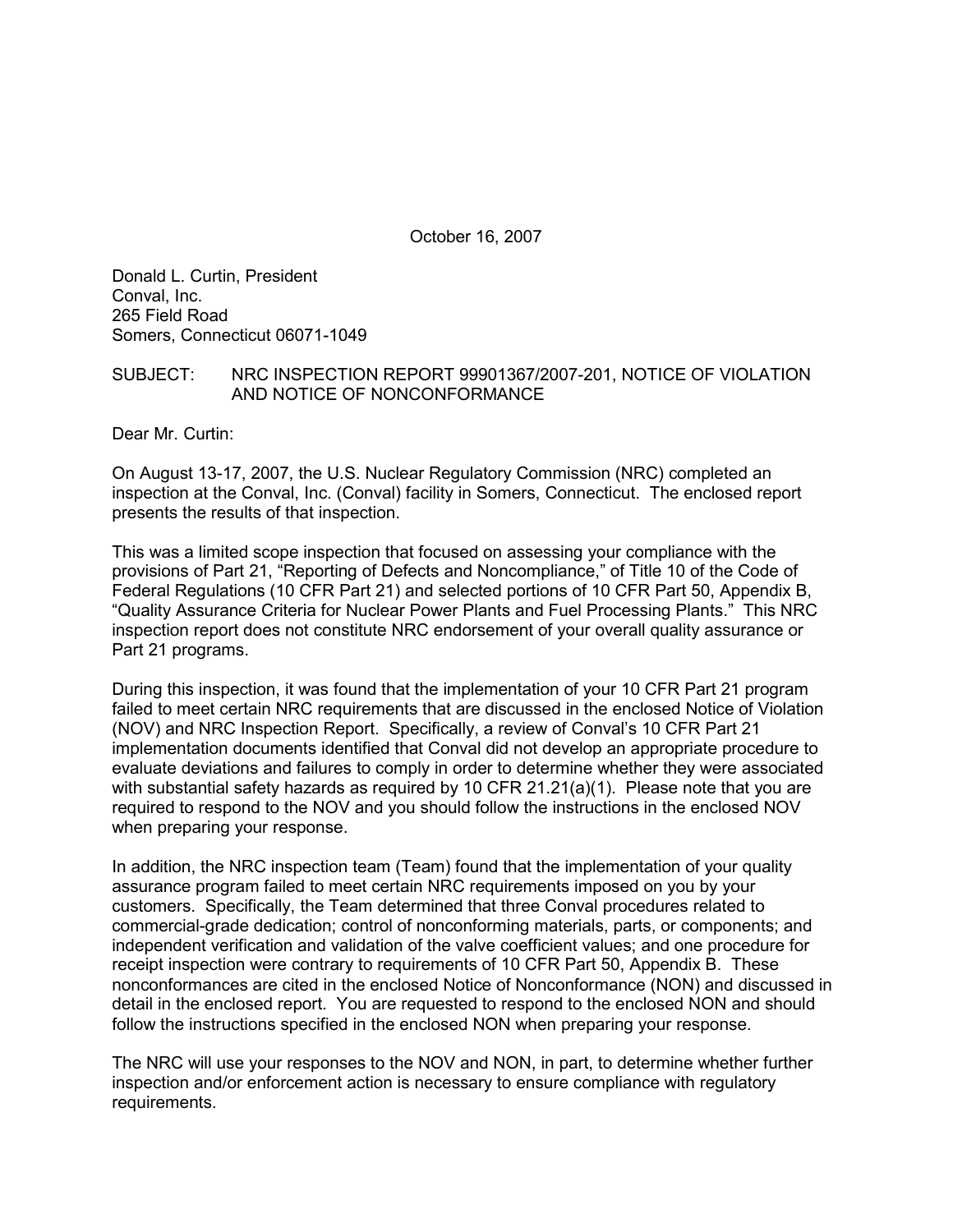D. L. Curtin - 2 -

In accordance with 10 CFR 2.390, of the NRC's "Public inspections, exemptions, requests for withholding," of 10 CFR Part 2, "Rules of Practice for Domestic Licensing Proceedings and Issuance of Orders," of the NRC's regulations, a copy of this letter, its enclosures, and any associated correspondence will be placed in the NRC's Public Document Room (PDR) or the NRC's document system (ADAMS), accessible from the NRC's public web site at http://www.nrc.gov/reading-rm/adams.html. To the extent possible, your response should not include any personal privacy, proprietary, or safeguards information so that it can be made available to the public without redaction.

Sincerely,

### */RA/*

 John A. Nakoski, Chief Quality and Vendor Branch B Division of Construction Inspection and Operational Programs Office of New Reactors

Docket No.: 99901367

Enclosures:

- 1. Notice of Violation
- 2. Notice of Nonconformance
- 3. Inspection Report No. 99901367/2007-201

cc w/encl: Mr. Frank Siver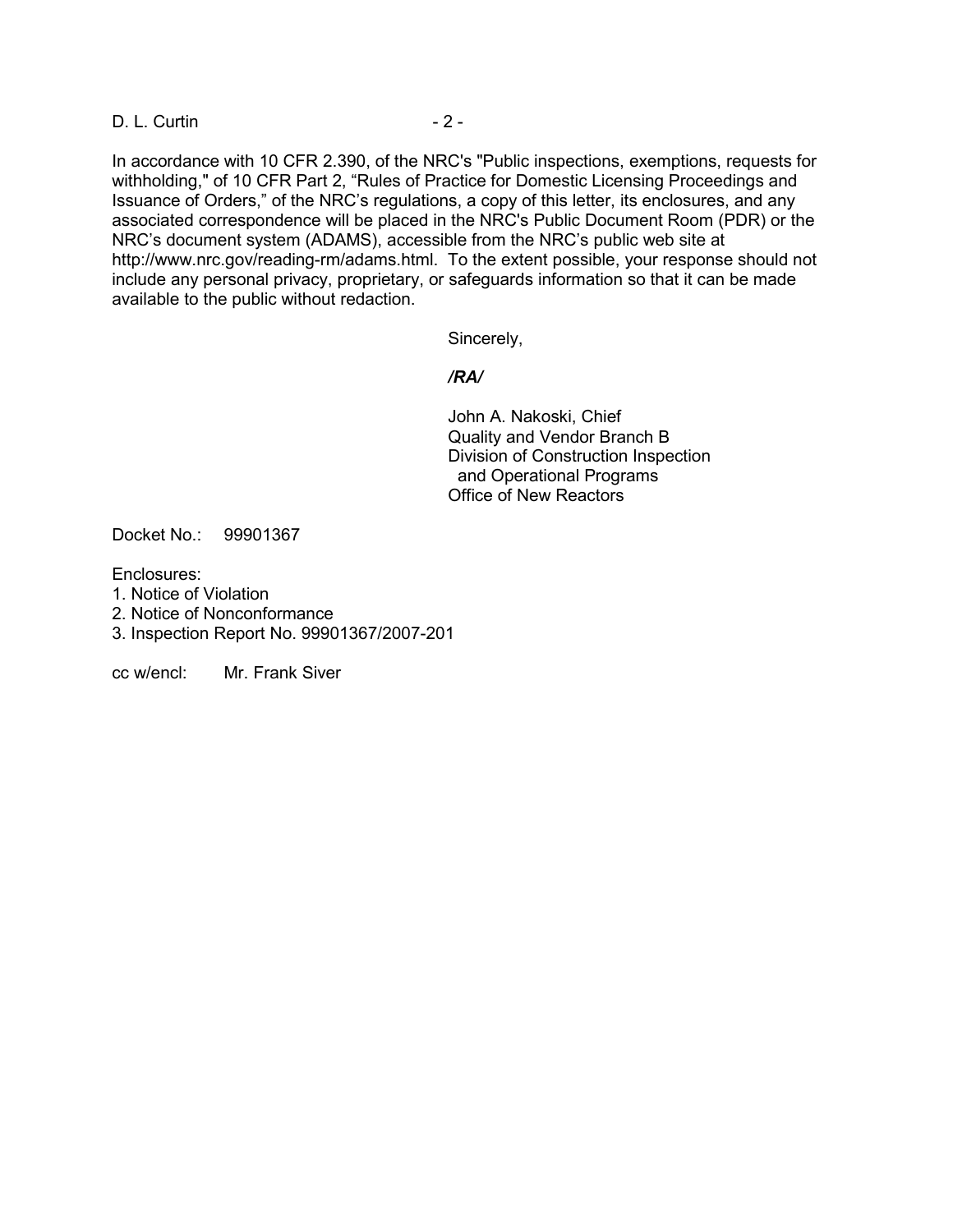D. L. Curtin - 2 -

In accordance with 10 CFR 2.390, of the NRC's "Public inspections, exemptions, requests for withholding," of 10 CFR Part 2, "Rules of Practice for Domestic Licensing Proceedings and Issuance of Orders," of the NRC's regulations, a copy of this letter, its enclosures, and any associated correspondence will be placed in the NRC's Public Document Room (PDR) or the NRC's document system (ADAMS), accessible from the NRC's public web site at http://www.nrc.gov/reading-rm/adams.html. To the extent possible, your response should not include any personal privacy, proprietary, or safeguards information so that it can be made available to the public without redaction.

Sincerely,

#### */RA/*

 John A. Nakoski, Chief Quality and Vendor Branch B Division of Construction Inspection and Operational Programs Office of New Reactors

Docket No.: 99901367

Enclosures:

- 1. Notice of Violation
- 2. Notice of Nonconformance
- 3. Inspection Report No. 99901367/2007-201

cc w/encl: Mr. Frank Siver

#### DISTRIBUTION:

- G. Tracy
- E. Imbro
- M. Lesser, RII
- J. Peralta
- D. Thatcher, NRR
- S. Magruder, OE
- M. Morgan
- F. Talbot
- K. Heck
- A. Issa, RII

ADAMS Accession# ML072770900 NRO-106

| <b>OFFICIAL RECORD COPY</b> |                               |          |  |
|-----------------------------|-------------------------------|----------|--|
| <b>DATE</b>                 | 10/16/07                      | 10/16/07 |  |
| <b>NAME</b>                 | KNaidu                        | JNakoski |  |
| <b>OFC</b>                  | CQVB:DCIP:NRO   CQVB:DCIP:NRO |          |  |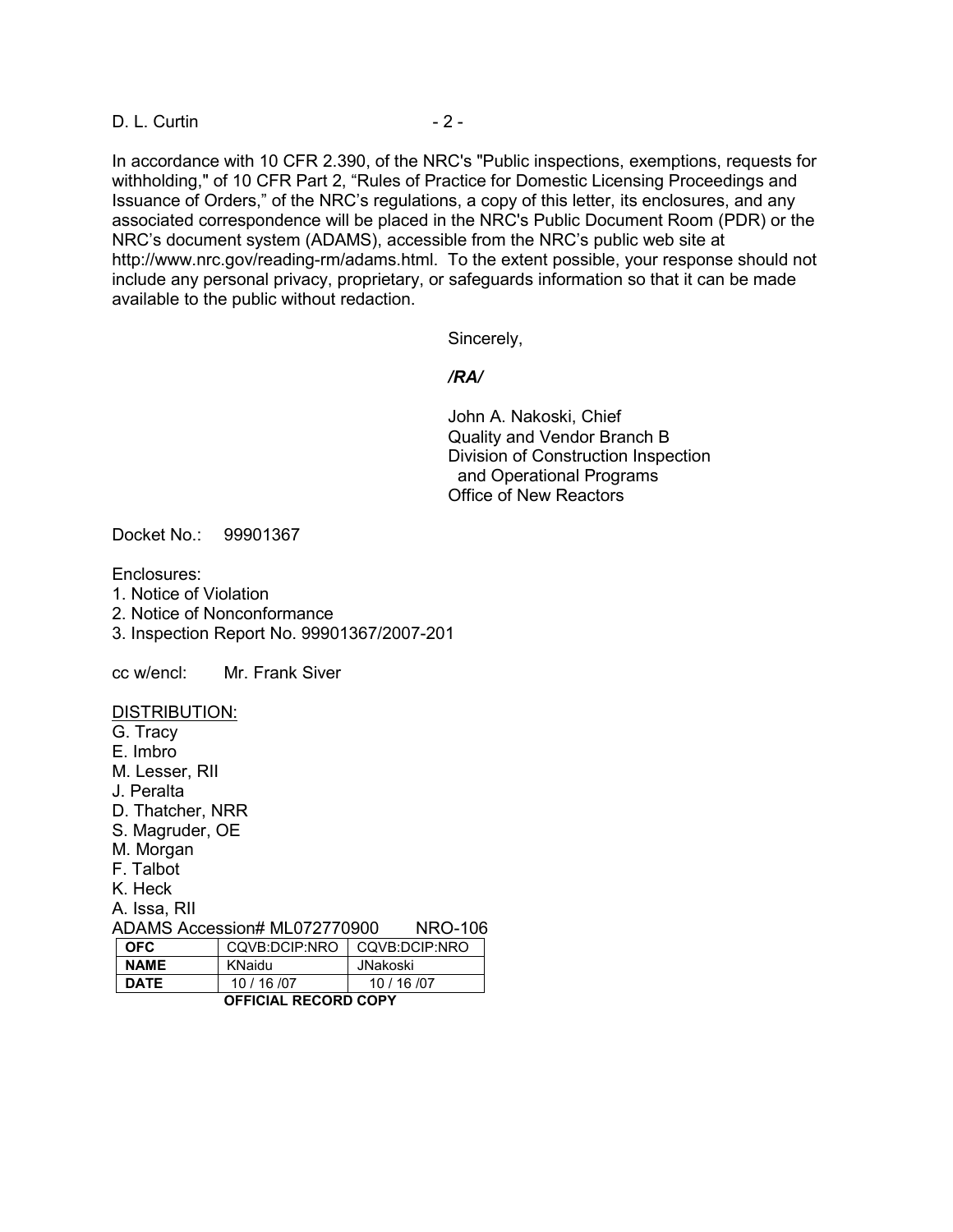# **NOTICE OF VIOLATION**

Somers, Connecticut 06071-1049

Conval, Inc. Docket Number 99901367 265 Field Road Inspection Report Number 2007-201

Based on the results of a Nuclear Regulatory Commission (NRC) inspection conducted August 13-17, 2007, at Conval Incorporated (Conval), a violation of NRC requirements contained in Part 21, "Reporting Defects and Noncompliance," of Title 10 of the *Code of Federal Regulations* (10 CFR Part 21) was identified. Conval became subject to 10 CFR Part 21 requirements by supplying basic components, as defined in 10 CFR 21.3, to NRC-licensed or otherwise regulated facilities under the Energy Reorganization Act of 1974. In accordance with the NRC Enforcement Policy, the violation is listed below:

Section 21.21 of 10 CFR Part 21 requires, in part, that corporations or other entities subject to this part adopt appropriate procedures to evaluate deviations and failures to comply to determine whether they are associated with substantial safety hazards. Deviations, defects, failures to comply, and substantial safety hazards are defined in Section 21.3.

Contrary to the above, ConvaI's 10 CFR Part 21 implementing procedure**,** QCP-0240, "Implementation of 10 CFR 21," dated November 6, 2003, was not appropriate in that it failed to provide sufficient guidance to ensure that deviations and failures to comply would be evaluated to determine whether they were associated with substantial safety hazards. For example, paragraph 3.0 of QCP-0240 was inadequate in that it did not require Conval employees to identify for evaluation under 10 CFR Part 21 departures from technical requirements in procurement documents, test or inspection acceptance criteria not being met, or failure to comply with an NRC requirement. Similarly, paragraph 4.0 of QCP-240 was inadequate in that it did not require employees to identify and report to a Conval officer know or suspected deviations or failures to comply for evaluation as required by 10 CFR 21.21(a)(1).

Violation 99901367/2007-201-I.

This is a Severity Level IV Violation (Supplement VII).

Pursuant to the provisions of 10 CFR 2.201, "Notice of Violation," Conval is hereby required to submit a written statement or explanation to the U.S. Nuclear Regulatory Commission, ATTN: Document Control Desk, Washington, D.C. 20555-0001, with a copy to the Director, Division of Construction, Inspection and Operational Programs, Office of New Reactors, within 30 days of the date of receipt of the letter transmitting this Notice of Violation. This reply should be clearly marked as a "Reply to a Notice of Violation" and should include: (1) the reason for the violation, or, if contested, the basis for disputing the violation; (2) the corrective steps that have been taken and the results achieved; (3) the corrective steps that will be taken to avoid further violations, and (4) the date when full compliance will be achieved. Where good cause is shown, consideration will be given to extending the response time.

Because your response will be made available electronically for public inspection in the NRC Public Document Room or from the NRC's document system (ADAMS), to the extent possible, it should not include any personal privacy, proprietary, or safeguards information so that it can be made available to the public without redaction. Agency-wide Documents Access and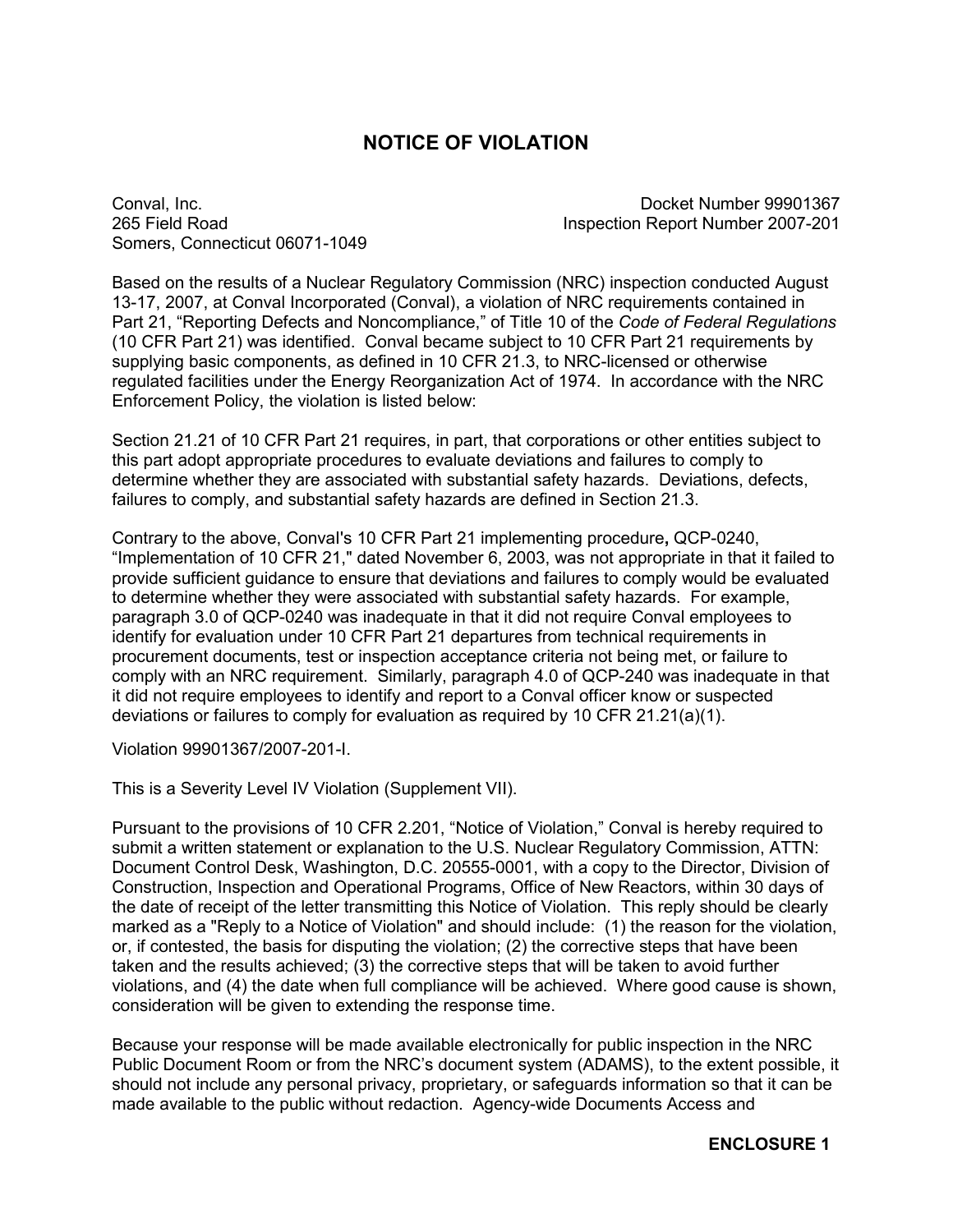Management System (ADAMS) are accessible from the NRC Web site at http://www.nrc.gov/reading-rm/adams.html. If personal privacy or proprietary information is necessary to provide an acceptable response, then please provide a bracketed copy of your response that identifies the information that should be protected and a redacted copy of your response that deletes such information. If you request withholding of such material, you must specifically identify the portions of your response that you seek to have withheld and provide in detail the bases for your claim of withholding (e.g., explain why the disclosure of information will create an unwarranted invasion of personal privacy or provide the information required by 10 CFR 2.390(b) to support a request for withholding confidential commercial or financial information). If safeguards information is necessary to provide an acceptable response, please provide the level of protection, described in 10 CFR 73.21.

Dated at Rockville, Maryland this 16 day of October 2007.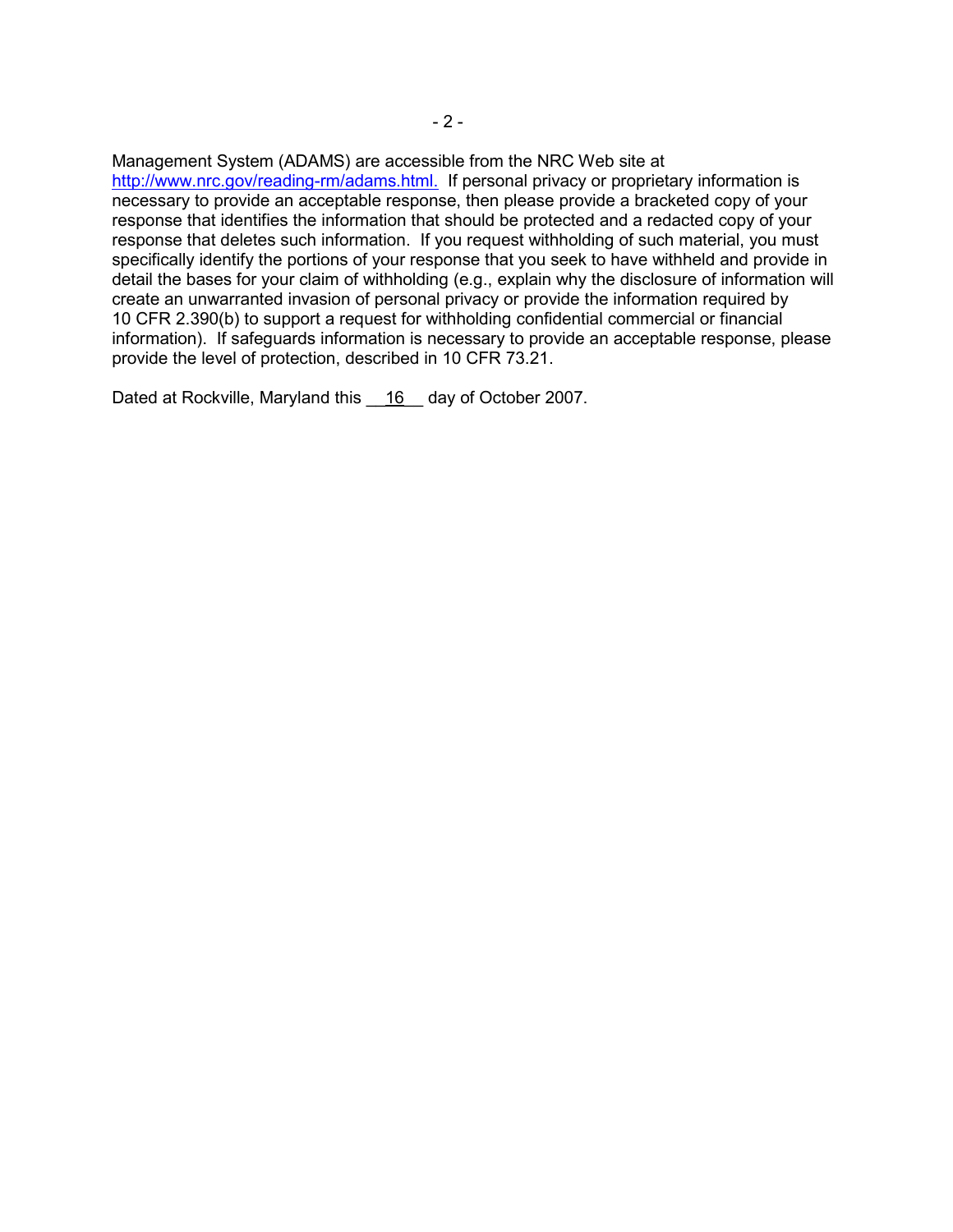# **NOTICE OF NONCONFORMANCE**

Somers, Connecticut 06071-1049

Conval, Inc. Docket Number 99901367 265 Field Road Inspection Report Number 2007-201

Based on the results of a Nuclear Regulatory Commission (NRC) inspection conducted August 13-17, 2007, of activities performed at Conval, Inc. (Conval), it appears that certain activities were not conducted in accordance with NRC requirements that were contractually imposed upon Conval by NRC licensees.

1. Criterion V, "Instructions, Procedures, and Drawings," of Appendix B to 10 CFR Part 50, states, in part, that "activities affecting quality shall be prescribed by documented instructions, procedures, or drawings of a type appropriate to the circumstances and shall be accomplished in accordance with these instructions, procedures, or drawings."

 Conval's Quality Procedure QP-003, "Sampling Inspection," dated March 14, 2005, required the receipt inspector to verify the dimensions of 10% of the forgings or a minimum of five pieces to be inspected during receipt inspection.

Contrary to Criterion V of Appendix B to 10 CFR Part 50 and QP-003, one occasion was identified in which the receipt inspector failed to follow the procedure and verified the dimensions of only three T-body forgings, type F-316, Conval item 20016-DO3N, instead of five and only three yoke forgings, type F-316, Conval item 20037-DO3N, instead of five.

Nonconformance 99901367/2007-201-1

2a. Contrary to Criterion V, Conval's procedures governing commercial-grade dedication, an activity affecting quality, were not appropriate to the circumstances in that the Section II portion of the Dedication Procedure (part of PSP-201), for all the Dedication Reports, did not include the appropriate 10 CFR 21.3 definition for a commercial grade item as it applies to nuclear power plants licensed pursuant to 10 CFR Part 50. The definition included in the Conval Dedication Reports (as part of the Commercial Grade Determination) related to commercial grade items as applied to facilities and activities other than nuclear power plants in 10 CFR 21.3a.

Nonconformance 99901367/2007-201-2a.

2b. Criterion III, "Design Control," of Appendix B to 10 CFR Part 50, states in part, that "design control measures shall provide for verifying the adequacy of design by the use of alternate calculation methods. The verifying process shall be performed by individuals or groups other than those who performed the original design."

Contrary to Criterion III, Conval's Procedures EP-0012, "Analysis Verification & Validation," SEI-123-1, "CF Design 5.0 Validation," and SEI-123-3, "CF Design 8.0 Validation," were found to be inadequate. Specifically, these procedures did not require that Conval independently verify and validate the valve flow coefficient values, Cv,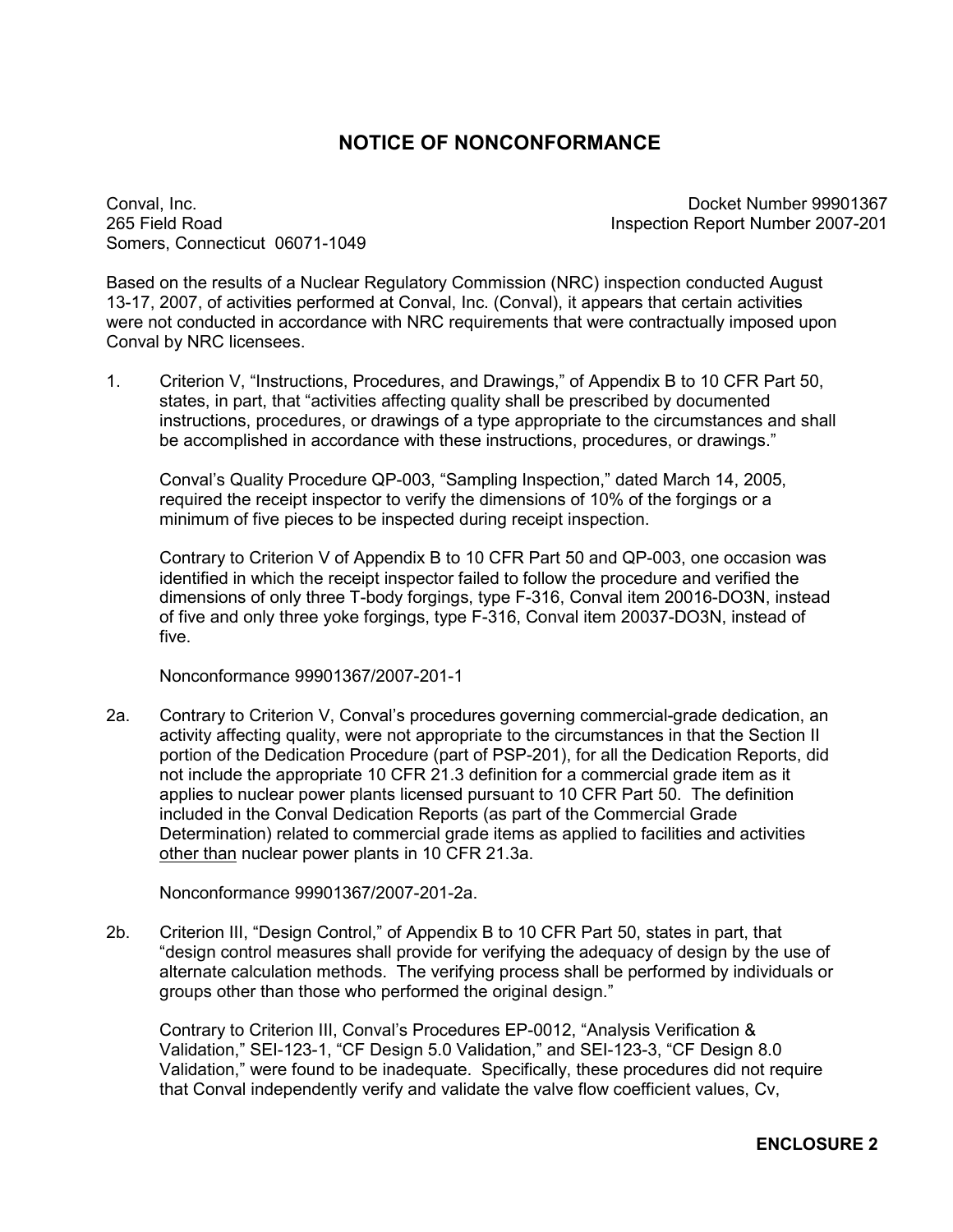$-2$  -

computed using Blue Ridge Numerics Computational Fluid Dynamics software for valves provided for use in safety-related applications.

Nonconformance 99901367/2007-201-2b.

 Criterion XV, "Non Conforming Material, Parts, or Components," of Appendix B to 10 CFR Part 50, states, in part, that "measures shall be established to control materials, parts or components which do not conform to requirements in order to prevent their inadvertent use or installation. These measures shall include procedures for identification, documentation, segregation, disposition and notification to affected organizations. Nonconforming items shall be reviewed and accepted, rejected, repaired or reworked in accordance with documented procedures."

Criterion XVI, "Corrective Action," of Appendix B to 10 CFR Part 50, states, in part, that "measures shall be established to assure that conditions adverse to quality, such as failures, malfunctions, deficiencies, deviations, defective material, and equipment and nonconformances are promptly identified and corrected. The identification of significant conditions adverse to quality, the cause of the conditions, and corrective actions taken shall be documented and reported to the appropriate levels of management."

2c. Contrary to Criterion V, XV, and XVI, Conval's Procedure QP-0015, "Nonconforming Material Control," was inadequate in that it did not address "Parts and Components," did not require documentation of conditions adverse to quality, did not solicit corrective actions to correct the conditions adverse to quality, and did not require verification that the recommended corrective action was verified to be satisfactory and complete.

Nonconformance 99901367/2007-201-2c.

Please provide a written statement or explanation to the U.S. Nuclear Regulatory Commission, ATTN: Document Control Desk, Washington, D.C. 20555-0001, with a copy to the Director, Division of Construction Inspection, and Operational Programs, Office of New Reactors, within 30 days of the date of the letter transmitting this Notice of Nonconformance. This reply should be clearly marked as a "Reply to a Notice of Nonconformance" and should include: (1) a description of steps that have been or will be taken to correct this item; (2) a description of steps that have been or will be taken to prevent recurrence, and (3) the dates your corrective action and preventive measures were or will be completed. Where good cause is shown, consideration will be given to extending the response time.

Because your response will be made available electronically for public inspection in the NRC Public Document Room or from the NRC's document system (ADAMS), to the extent possible, it should not include any personal privacy, proprietary, or safeguards information so that it can be made available to the public without redaction. Agency-wide Documents Access and Management System (ADAMS) are accessible from the NRC Web site at http://www.nrc.gov/reading-rm/adams.html. If personal privacy or proprietary information is necessary to provide an acceptable response, then please provide a bracketed copy of your response that identifies the information that should be protected and a redacted copy of your response that deletes such information. If you request withholding of such material, you must specifically identify the portions of your response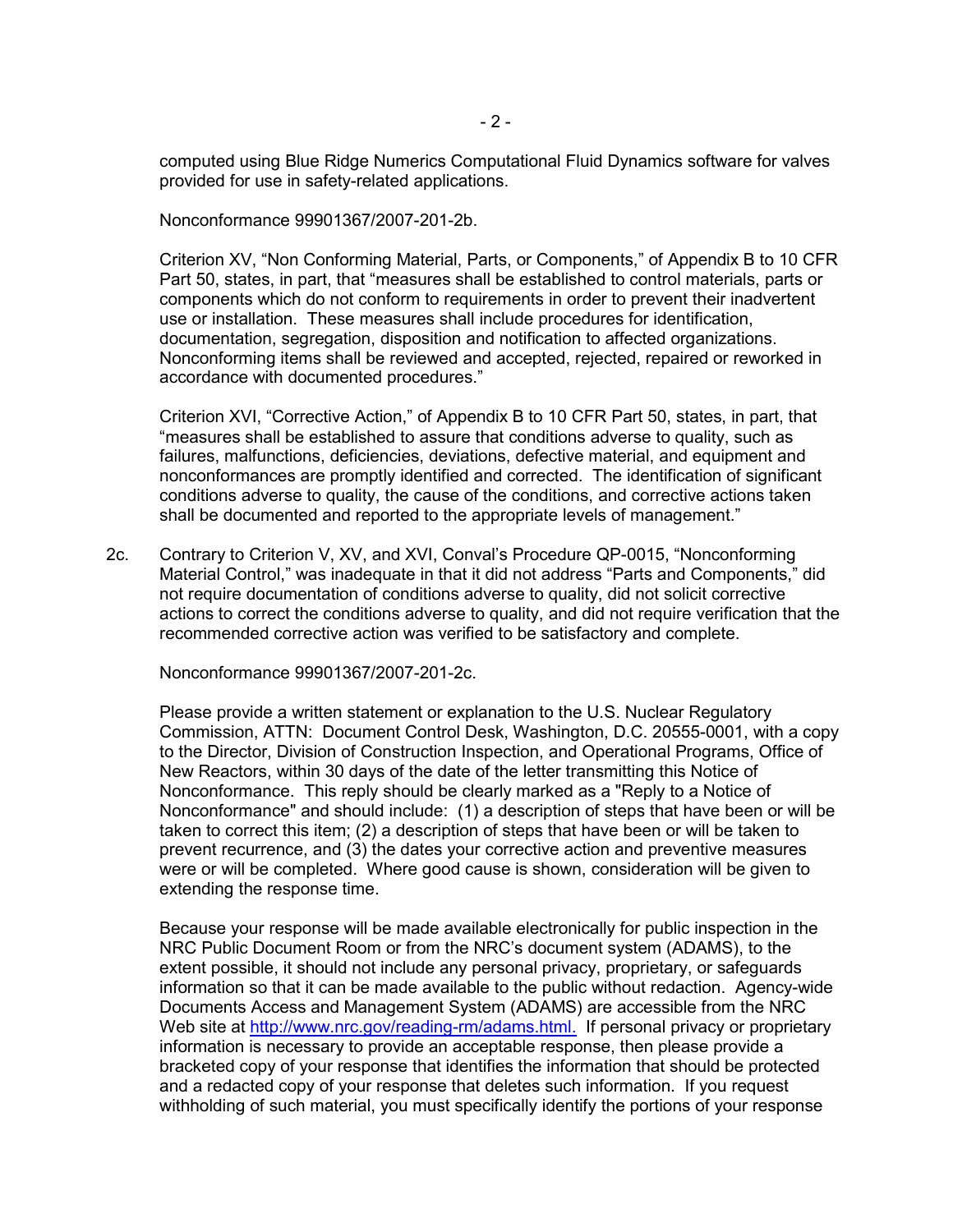that you seek to have withheld and provide in detail the bases for your claim of withholding (e.g., explain why the disclosure of information will create an unwarranted invasion of personal privacy or provide the information required by 10 CFR 2.390(b) to support a request for withholding confidential commercial or financial information). If safeguards information is necessary to provide an acceptable response, please provide the level of protection, described in 10 CFR 73.21.

Dated at Rockville, Maryland this 16 day of October 2007.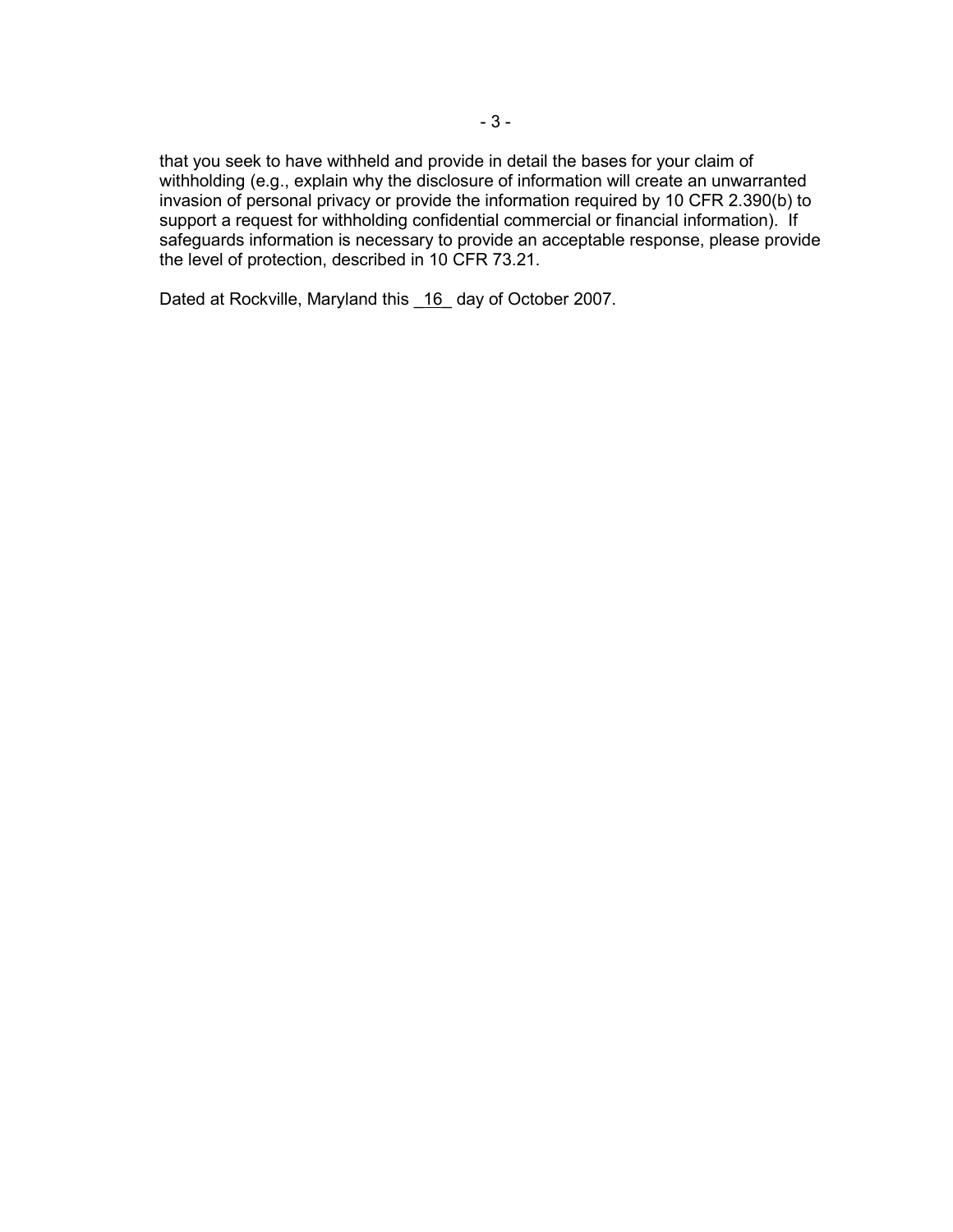### **U.S. NUCLEAR REGULATORY COMMISSION OFFICE OF NEW REACTORS DIVISION OF CONSTRUCTION INSPECTION AND OPERATIONAL PROGRAMS**

### **VENDOR INSPECTION REPORT**

| Docket/Report No.:                                  | 99901367/2007-210                                                                                                                                                            |                                                                            |
|-----------------------------------------------------|------------------------------------------------------------------------------------------------------------------------------------------------------------------------------|----------------------------------------------------------------------------|
| Organization:                                       | Conval, Inc.<br>265 Field Road.<br>Somers, CT 06071-1049                                                                                                                     |                                                                            |
| <b>Vendor Contact:</b>                              | Mr. Donald Curtin, President<br>(860) 749-0761                                                                                                                               |                                                                            |
| Nuclear Industry<br>Activity:                       | Conval manufactures a variety of 1/2 through 4-inch, Y, Angle and<br>T Pattern Globe Stop and Stop-Check Valves, and T Pattern<br>Bellow Seal Globe Valves at this facility. |                                                                            |
| <b>Inspection Dates:</b>                            | August 13-17, 2007                                                                                                                                                           |                                                                            |
| <b>Inspection Team Leader:</b>                      | Kamalakar R. Naidu, CQVB/DCIP/NRO                                                                                                                                            |                                                                            |
| Inspector:<br>Inspector:<br>Inspector<br>Inspector: | Michael Morgan<br><b>Frank Talbot</b><br>Kenneth Heck<br>Alfred Issa                                                                                                         | CQVB/DCIP/NRO<br><b>CQVB/DCIP/NRO</b><br><b>CQVP/DCIP/NRO</b><br>Region II |

Approved By: */RA/* 10/16/07

John A. Nakoski Quality & Vendor Branch B Division of Construction Inspection And Operational Programs (DCIP) Office of New Reactors (NRO)

**Date**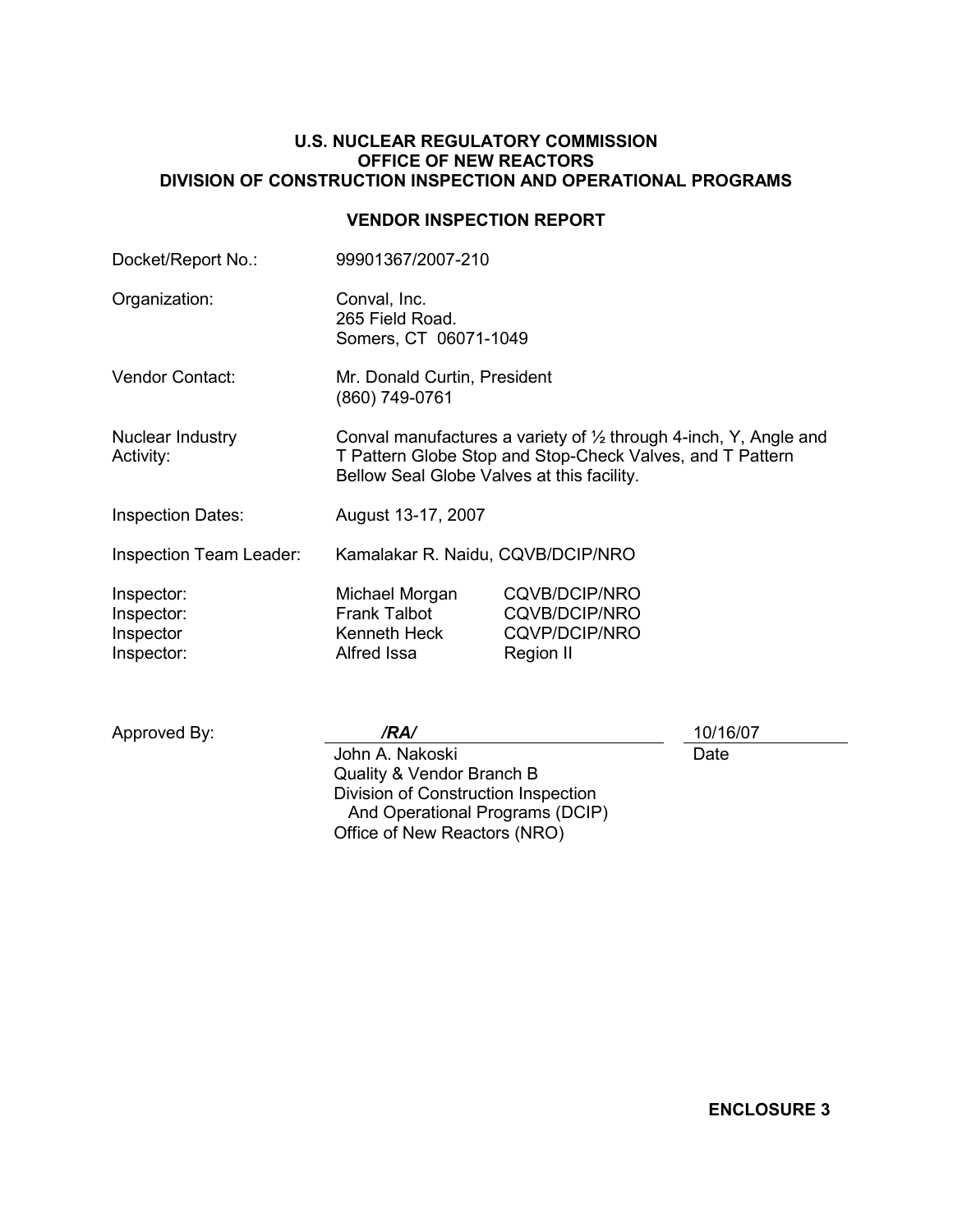# **1.0 INSPECTION SUMMARY**

The purpose of this inspection was to review selected portions of the quality assurance (QA) and 10 CFR Part 21 (Part 21) controls that Conval has established and implemented. The inspection was conducted at the Conval facility in Somers, Connecticut, from August 13 to 17, 2007. At this facility, Conval manufactures "Y"-pattern, angle and "T"-pattern globe-stop and stop-check valves, "T"-pattern lift-check valves, top-entry metal-seated ball valves of Pressure Classes through ASME 4500 psi, sized  $\frac{1}{4}$  inch through 4 inches. At this facility, Conval also manufactures "Y"-pattern, angle and "T"-pattern bellows-seal globe valves; "Y"-pattern, angle and "T"-pattern lift-check valves, and angle-pattern throttling valves of Pressure Classes through ASME 2500 psi and also sized from 1/4 inch through 4 inches. Most of the valves are suitable for manual operation, or with motor, air or electro-hydraulic actuators. In the past, Conval has provided valves to a number of nuclear power plants, primarily for balance of plant, non-safetyrelated applications. However, Conval has recently received its "N" stamp certification from the American Society of Mechanical Engineers (ASME) and is likely to provide safety-related valves to existing and new reactors in the future. Conval has supplied its valves as basic components to NRC-licensed facilities, some through contractors to those facilities.

The NRC inspection bases were:

- Appendix B, "Quality Assurance Criteria for Nuclear Power Plants and Fuel Reprocessing Plants," to Part 50 of Title 10 of the *Code of Federal Regulations*, and
- 10 CFR Part 21, "Reporting of Defects and Noncompliance."
- 1.1 Violations

Violation 99901367/2007-201-1 was identified and is discussed in Section 3.1 of this report.

### 1.2 Nonconformances

Nonconformance 99901367/2007-201-1 was identified and is discussed in Section 3.5 of this report.

Nonconformance 99901367/2007-201-2a was identified and is discussed in Section 3.2 of this report.

Nonconformance 99901367/2007-201-2b was identified and is discussed in Section 3.6 of this report.

Nonconformance 99901367/2007-201-2c was identified and is discussed in Section 3.7 of this report

# **2.0 STATUS OF PREVIOUS INSPECTION FINDINGS**

There were no previous NRC inspections performed at Conval's facility in Somers, Connecticut.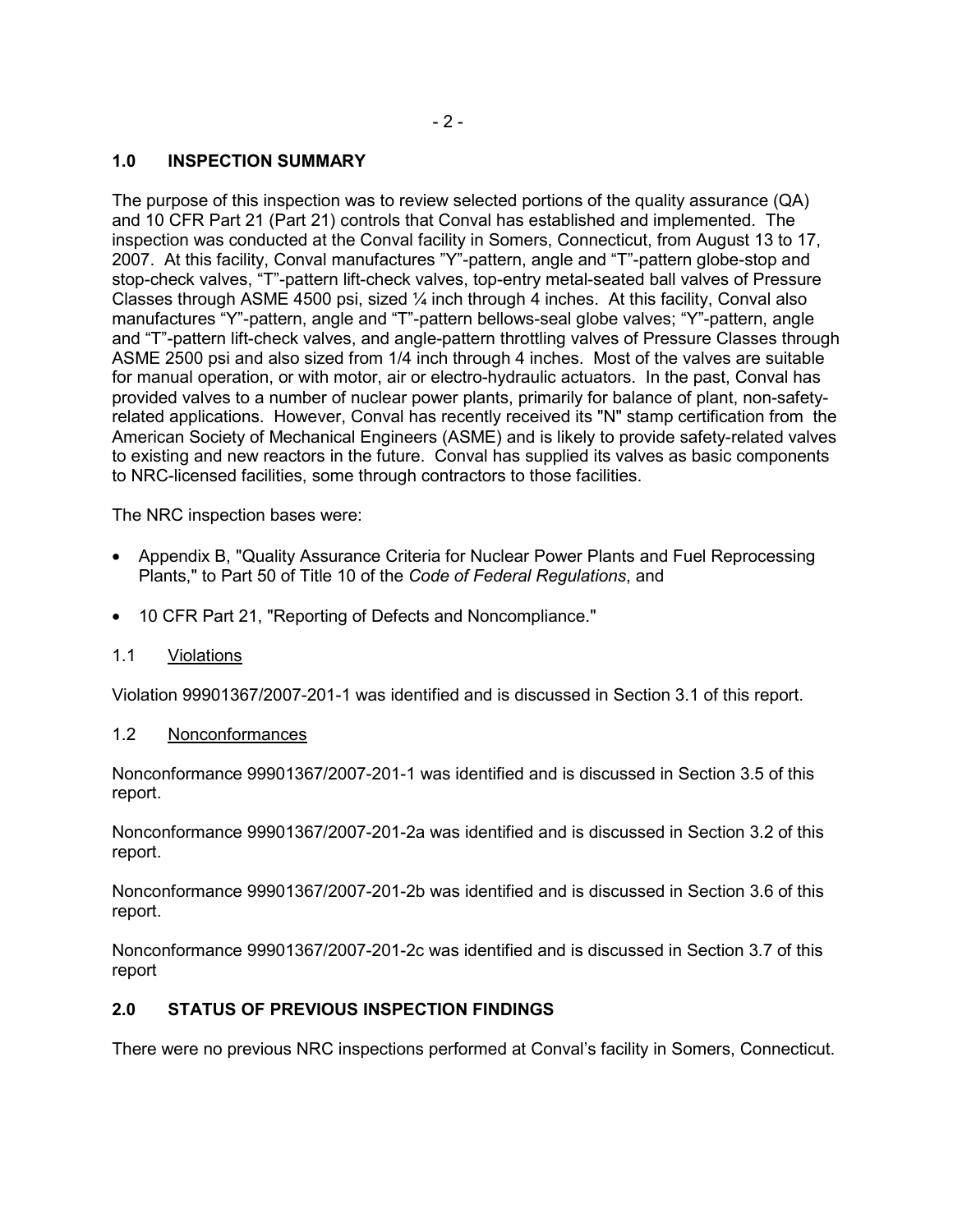# **3.0 INSPECTION FINDINGS AND OTHER COMMENTS**

# **3.1 10 CFR Part 21 Program Review**

### a. Scope

The Team followed the guidance of inspection Procedure (IP) 36100, "Inspection of 10 CFR Part 21 and 50.55(e) Programs for Reporting Defects and Nonconformance," to implement the review of Conval's procedures and program for implementing the requirements of 10 CFR Part 21. Specifically, the Team reviewed Conval's Procedure QCP-240, "Implementation of 10 CFR Part 21," dated November 6, 2003. Implementation of QCP-240 was also conducted by reviewing one 10 CFR Part 21 report.

### b. Observations and Findings

Conval uses Procedure QCP-240 to implement the requirements described in 10 CFR Part 21, "Reporting of Defects and Noncompliances."

### b.1. 10 CFR Part 21 Procedure

The definitions for basic component, and defects in QCP-240 were incomplete and inconsistent with the definitions in 10 CFR 21.3. Furthermore, QCP-240 did not provide adequate guidance to employees for identifying deviations or failures to comply that they may become aware of in basic components delivered or to be delivered to NRC-licensed facilities. The procedure did not provide adequate guidance to document and report these conditions to the appropriate personnel, so that such deviations or failures to comply could be evaluated by qualified personnel to determine if the deviations could be defects or failures to comply that could cause substantial safety hazards if left uncorrected as required by 10 CFR 21.21(a)(1).

Paragraph 1.2 of QCP-240 states, "Excluded from the scope of these rules are items that are: (1) not subject to design specification requirements unique to facilities or activities licensed by NRC, (2) used in applications other than facilities or activities licensed by the NRC, and (3) able to be ordered from the manufacturer/distributor on the basis of the manufacturer's published specifications." By this statement, Conval excluded identifying deviations or failures to comply during dedication of commercial-grade items (CGIs). This implied that CGIs undergoing dedication to become basic components would not be subjected to 10 CFR Part 21 requirements, which they are.

The Team found that the definition of "basic component" in Paragraph 2.1 of QCP-240 was incomplete and the definition for "dedication" in Paragraph 2.2 was not consistent with the definition in 10 CFR 21.3. Also, the definition in 10 CFR 21.3 contains four different kinds of defects, but Paragraph 2.3 of QCP-240 mentioned only one of them.

In Paragraph 3.0, "Responsibilities," of QCP-240, the term "defect" appears to have been misused and confused with "deviation" and "failure to comply." For instance, Paragraph 3.1, of QCP-240, states "Federal Regulation 10 CFR 21 requires that any company individual having knowledge that an item, such as a component, sub-assembly, or assembly, containing a defect which could create a substantial safety hazard that has been or could be shipped to a nuclear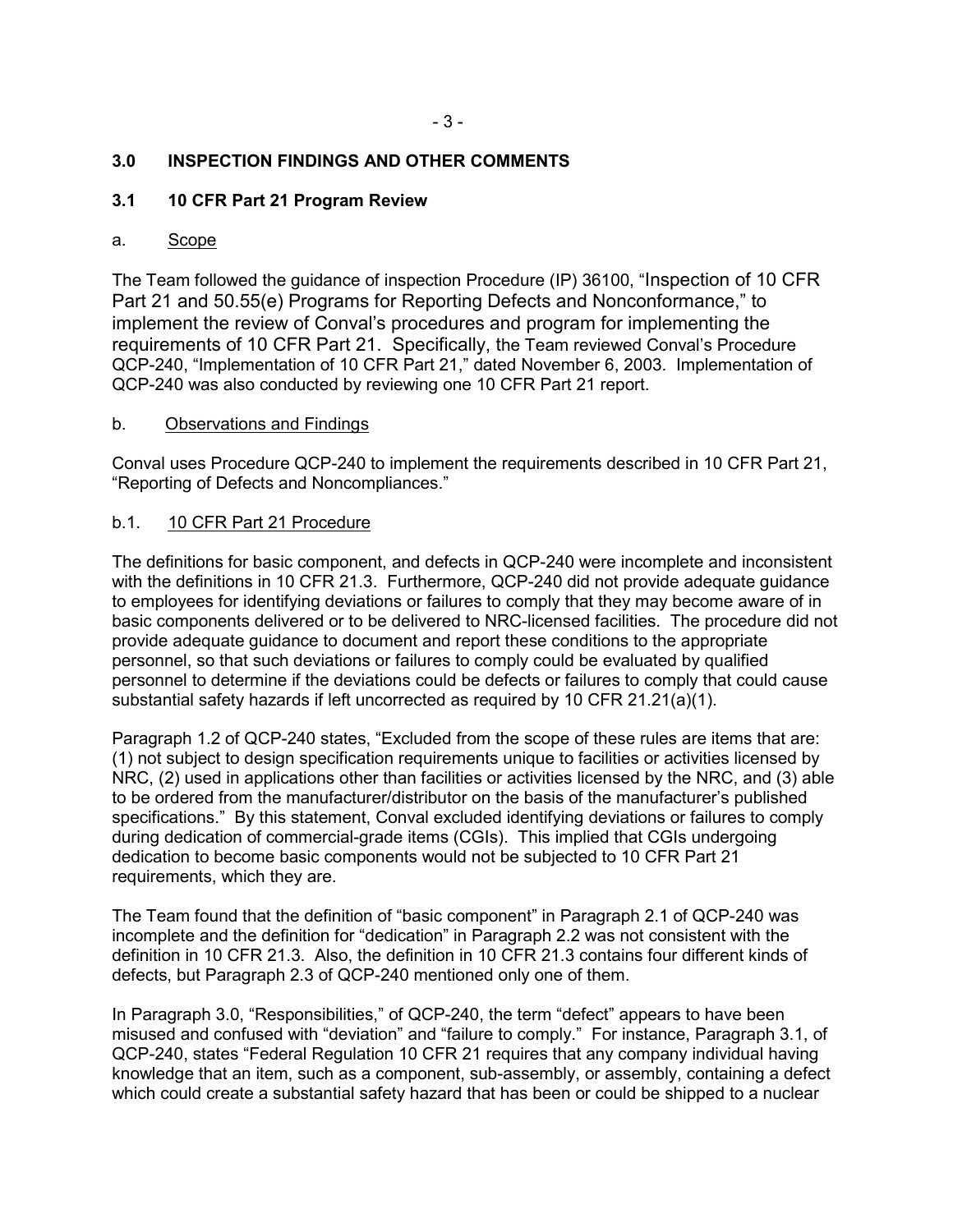facility shall immediately notify a responsible manager or officers of Conval." To be consistent with the requirements of 10 CFR Part 21, Conval's procedure should require that employees identify potential deviations, i.e., departures from technical requirements in procurement documents, test or inspection acceptance criteria not being met, or a failure to comply (if the individual was aware of NRC requirements that apply) in components they may be working on. In many cases, Conval employees would not know the specific plant application, and would not likely be able to evaluate the deviation per 10 CFR 21.21(a)(1) to determine if the deviation could constitute a defect (i.e., could create a substantial safety hazard or a condition or circumstance that could lead to exceeding a [NRC license] technical specification safety limit) if left uncorrected or if the failure to comply could be associated with a substantial safety hazard if left uncorrected.

Paragraph 4, "Evaluation," of QCP-240, stated that "Information regarding a known or suspected defect or deviation shall be submitted by any employee to the Quality Assurance Manager or Engineering Manager or President." In addition to omitting failures to comply, this section also appears to presume that employees can identify a "known defect;" whereas, the procedure should require the employees to identify and report known or suspected deviations or failures to comply for evaluation as required by 10 CFR 21.21(a)(1).

The Team informed Conval representatives of the issues associated with CP-240 related to the definitions and requirements related to identifying, evaluating, and reporting deviations or failures to comply associated with substantial safety hazards. In summary, defects cannot be reported to the engineering manager because they cannot be identified as such until the issues can be evaluated per 10 CFR 21.21(a)(1), and defects, by definition, are reportable to affected licensees and purchasers under 21.21(b) within five working days of making that determination. However, Conval may report deviations or failures to comply to the NRC that it may suspect could be defects or failures to comply associated with substantial safety hazards, should Conval see fit to do so, as well as informing its customers as required by 10 CFR 21.21(b).

Finally, Conval was informed that the retention times stated in Section 6.0, "Records" - although not required to be part of the procedures required by 10 CFR 21.21(a)  $-$  were not consistent with the requirements of the current regulation.

Conval representatives stated that QCP-240 would be revised with the correct definitions and that all the Conval staff would be trained in implementing the revised procedure. The Team informed Conval's representatives that the procedure**,** QCP-0240, "Implementation of 10CFR21," dated November 6, 2003, was not adequate in that it failed to provide sufficient guidance to ensure that deviations and failures to comply would be identified and evaluated to determine if defects or failures to comply associated with substantial safety hazards exist and therefore constituted a violation of the requirements of 10 CFR 21.21.

# b.2. Conval's 10 CFR Part 21 Report

In a letter dated February 16, 2007, Conval notified the NRC and Conval customers that approximately 2000 forged-body globe valves, generally used in high-temperature and highpressure applications, in sizes ranging from ½" to 4," which Conval supplied to approximately 25 nuclear power plants from the 1980s to the present, may have potential "safety-related, noncompliance deviations which meet the definition of 10 CFR Part 21 (Part 21)." [sic]. The first noncompliance concerned Conval's failure to procure the forged valve bodies through an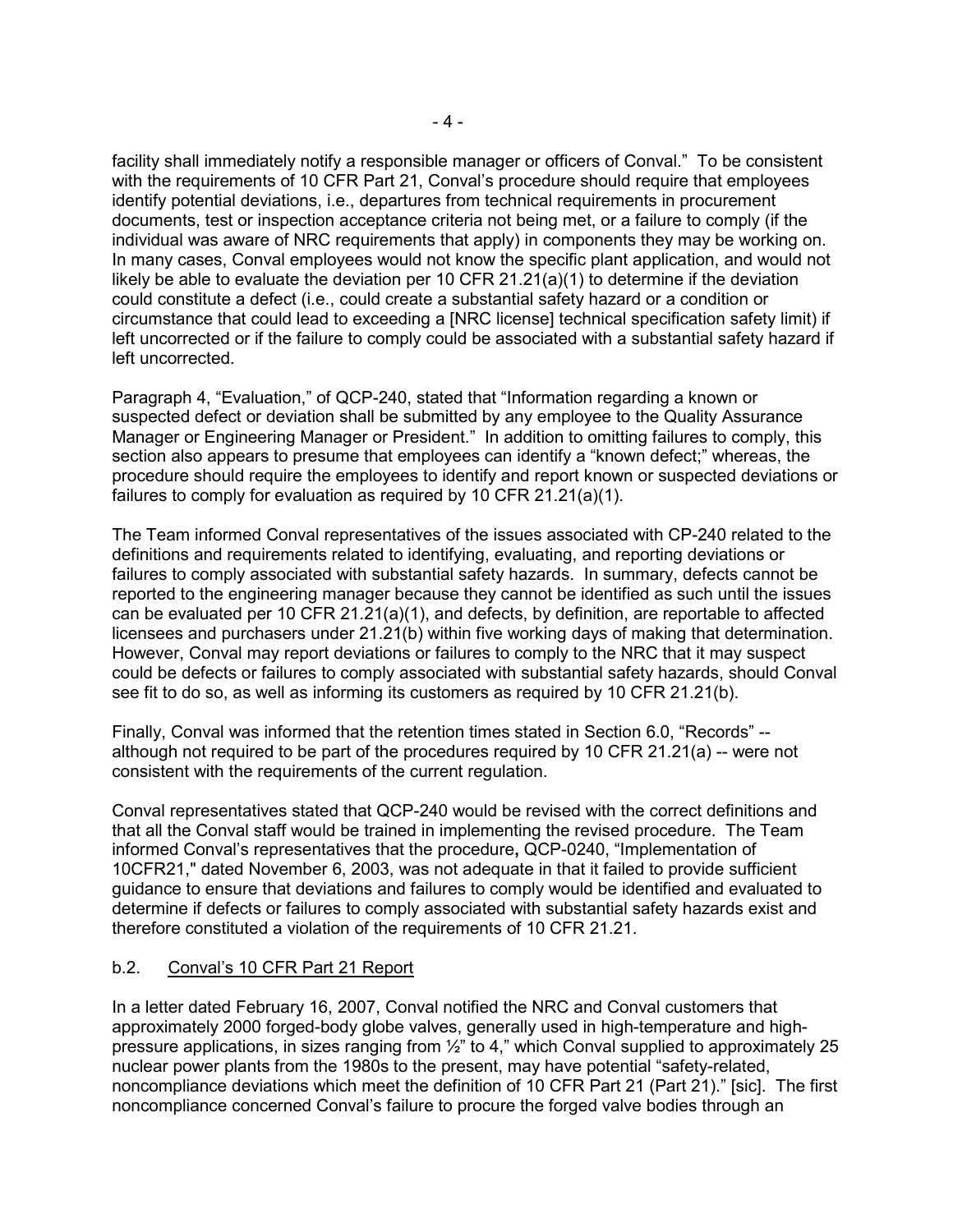accredited supply source. This noncompliance is limited to the customers who issued purchase orders (PO) for Conval valves invoking ASME Section III Class 1, 2, or 3 without Conval having an ASME N stamp. The second deviation concerned Conval's failure to independently verify the validity of the Certified Material Test Reports (CMTRs) on the alloy components issued by the material supplier. Conval engineering personnel discovered a third error during the technical evaluation of the split ring materials from which the split rings were manufactured. The split ring strength is only a concern in "flow-over-the-seat" applications. Conval concluded that only valve codes commencing with "8J" and "8K" (out of 29 different configurations) were at risk given the maximum temperature and pressure combination of fluid systems in nuclear power plants. Conval believed that even in the valves with codes "8J" and "8K" elevated service conditions were still required to overstress the split rings – and that assumes minimum yield strengths were typically well below the actual strength values furnished in the CMTRs supplied by the mills. Conval concluded that it should notify the NRC of a potential Part 21 condition because it had not entirely fulfilled the requirements of ASME Section III, NCA 3800. Action taken by Conval to correct this problem was to classify the split ring as a safety-related item that requires independent verification of the CMTRs. Before Conval issued the Part 21 Report, the split rings in the stem assemblies were not identified in the dedication program. Dedication documents now identify split ring as a safety-related item, and require independent verification of the CMTRs.

The Team observed that implementation of QCP-240 would not be effective without Conval developing a system to document nonconformances in accordance with Criteria XV and XVI of 10 CFR Part 50, Appendix B, and to further screen the nonconformances for 10 CFR Part 21 applicability. This screening is "discovery" as defined in 21.3, i.e., determination of whether a nonconformance is a deviation or failure to comply in a component manufactured under Conval's Appendix B Quality Assurance (QA) program, and supplied as a basic component or a commercial-grade item dedicated by Conval under its Appendix B QA program and supplied as a basic component, with the potential to create a substantial safety hazard. This inadequacy is discussed in Paragraph 3.7 of this report as it relates to Conval procedure QP-0015, "Nonconforming Material Control." With a revised system to document conditions or significant conditions adverse to quality, and a revised QCP-240, it is expected that Conval would be able to comply with the provisions of 10 CFR Part 21.

# c. Conclusion

The Team identified the lack of adequate procedural guidance for identifying and evaluating a deviation or failure to comply as required by 10 CFR Part 21 as Violation No. 99901367/2007- 201-1.

# **3.2 Commercial-Grade Dedication**

# a. Scope

The Team reviewed Conval's Procedure QP-0006, "Dedication of Commercial Grade Items for Nuclear Safety Related Applications," dated October 9, 1991, and Form FQ-003, "Commercial Grade Dedication Record," to determine whether activities related to dedication could be effectively performed.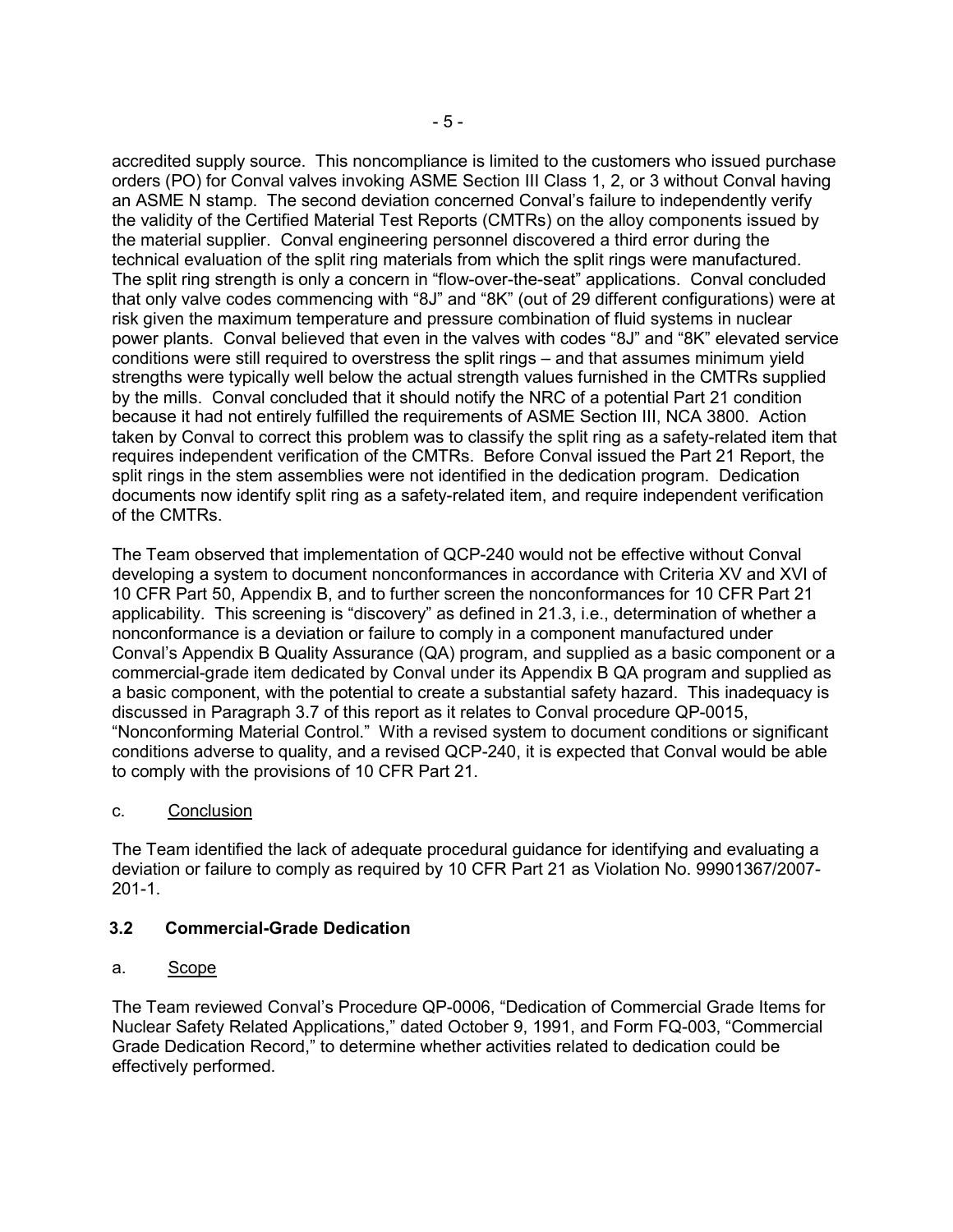#### b. Inspection Findings and Observations

The Team reviewed QP-0006 and determined that the references provided in section 2.0 were inadequate in that NRC Generic Letters (GL) 89-02, "Actions to Improve the Dedication of Counterfeit and Fraudulently Marketed Products," and GL-91-05, "Licensee Commercial-Grade Procurement and Dedication Programs," were not included. In these GLs, the NRC provides guidance on commercial-grade dedication. Further, NRC endorsed industry guidance contained in Electric Power Research Institute (EPRI) NP- 5652, "Guideline for Utilization of Commercial-Grade Items in Nuclear Safety-Related Applications," was not included. The definitions of "Basic Component," "Commercial-Grade Items," and "Dedication" stated in Sections 3.1, 3.2, and 3.4 respectively were either incomplete or obsolete in that they did not reflect the definitions stated in the current version of 10 CFR Part 21. Criterion V of 10 CFR Part 50, Appendix B, requires activities affecting quality be prescribed by documented instructions, procedures, or drawings of a type appropriate to the circumstance. The Team identified that QP-006 was an inadequate procedure and was contrary to Criterion V of 10 CFR Part 50, Appendix B. Conval's procedure governing commercial-grade dedication, an activity affecting quality, was not appropriate to the circumstances. QP-0006 did not include the appropriate 10 CFR 21.3 definition for a commercial grade item as it applies to nuclear power plants licensed pursuant to 10 CFR Part 50. The definition included in the Conval Dedication Reports (as part of the Commercial Grade Determination) related to commercial grade items for facilities and activities other than nuclear power plants in 10 CFR 21.3.

The components of Conval valves were either manufactured in-house or purchased. During receipt inspection of purchased material, the CMTRs for the forgings, raw material, and finished products were reviewed and verified by Conval employees. Conval engineers provided the dimensions for the components being manufactured in-house in the drawings and also provided the critical characteristics (CCs) for selected components. The production staff was required to verify the CCs on the components. The Team observed the CCs listed for the components were complete and adequate for determining that the associated valve would be capable of performing satisfactorily. The Team verified that the receipt inspector accepted raw material after verifying that the CMTRs accompanying the shipment mentioned the heat numbers traceable to the material supplied. The dimensions were verified, for components being manufactured in-house and determined acceptable.

The Team found that FQ-003 has a two step process for identifying critical characteristics (i.e., special inspections and tests to be verified and special inspections and test results) that verify that the critical characteristics are being met. The FQ-003 special inspections and test include raw material receipt inspection, critical dimensions, independent chemical verification, hydrostatic shell/seat tests, minimum wall thickness, weld braze inspection, material identification conformance and part number verification. The Team found that the methods used in FQ-003 were adequate to identify the critical characteristics used to dedicate CGIs as basic components. At the time of this inspection, the Team identified 11 CGIs in a Stop Valve being manufactured under drawing NB0004 and Specification Sheet (SS)-65790W. The stop valve items have not completed the dedication process since they were still being manufactured. For additional details, see Section 3.6 of this report.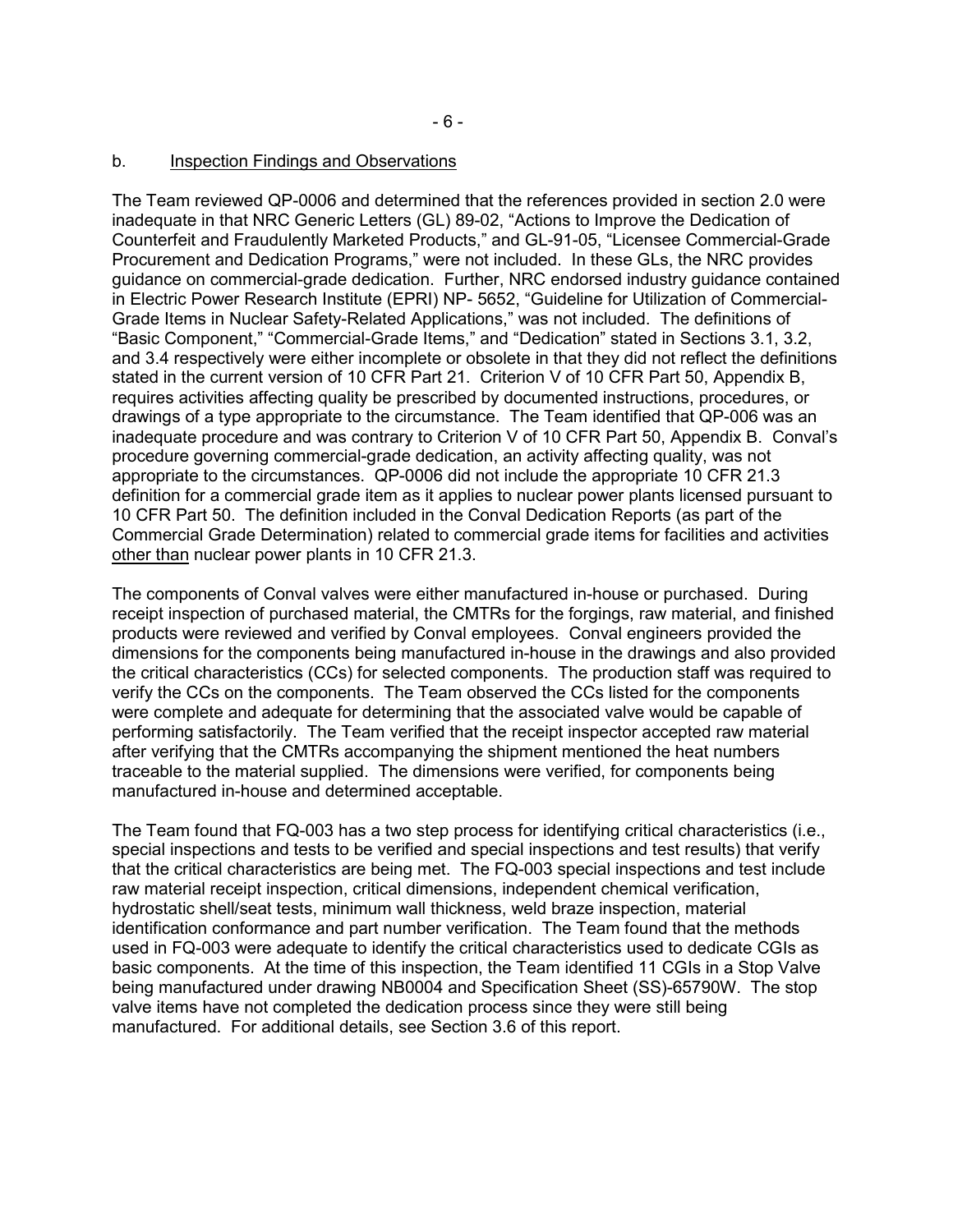### c. Conclusions

The inspectors observed that engineers provided CCs in drawings for quality control inspectors such that the CCs could be verified. The CCs were found to be adequate and complete for the components. Verification methods were considered appropriate. The acceptance criteria were found to be acceptable. The Team concluded that lack of adequate guidance for commercial grade dedication of a basic component was contrary to Criterion V of Appendix B, to 10 CFR Part 50. Nonconformance 99901367/2007-201- 2a was identified.

# **3.3 Instructions, Procedures, and Drawings**

### a. Inspection Scope

The Team selectively reviewed the vendor's documentation to determine whether activities that affect quality were being conducted as prescribed by appropriately documented instructions, procedures, and drawings. During the inspection, the Team reviewed the following Conval procedures that control various activities.

Documents reviewed:

- Corporation Procedure; CP-0010, "Documentation Systems," dated May 11, 2006.
- Special Engineering Instruction; EP-0018, "Special Engineering Instructions," dated June 30, 2004.
- Engineering Production Drawings; EP-0017, "Production Drawings," dated February 4, 2004.
- Engineering Procedure; EP-0024, "Scanned Engineering Document Control," initial Issue dated October 20, 2006.
- Manufacturing Operations Sheets, OP-0010, "Operations Sheets," dated January 8, 2007.
- Special Process Procedures, QP-0009, "Special Process Control," dated May 22, 2006.
- Quality Assurance Procedure, QP-0036, "Visual Examination of Brazed Joints, E.B. Weld Joints, and Weld Deposited Seats by Remote Method," dated June 27, 2003.

The Team reviewed procedures governing control and handling of Conval's quality assurance, engineering/special engineering practices, operations production drawings, manufacturing practices and special manufacturing/production processes. The procedures listed above were specifically identified as the vendor's major controlling procedures for engineering, manufacturing, and special process practices. They were identified in the vendor's corporate procedure, CP-0010, "Documentation Systems."

# b. Observations and Findings

The Team verified that changes to these documents were reviewed and approved by the same engineering, quality assurance, and manufacturing groups that originally reviewed and approved the documents. The Team further noted that each of these controlling documents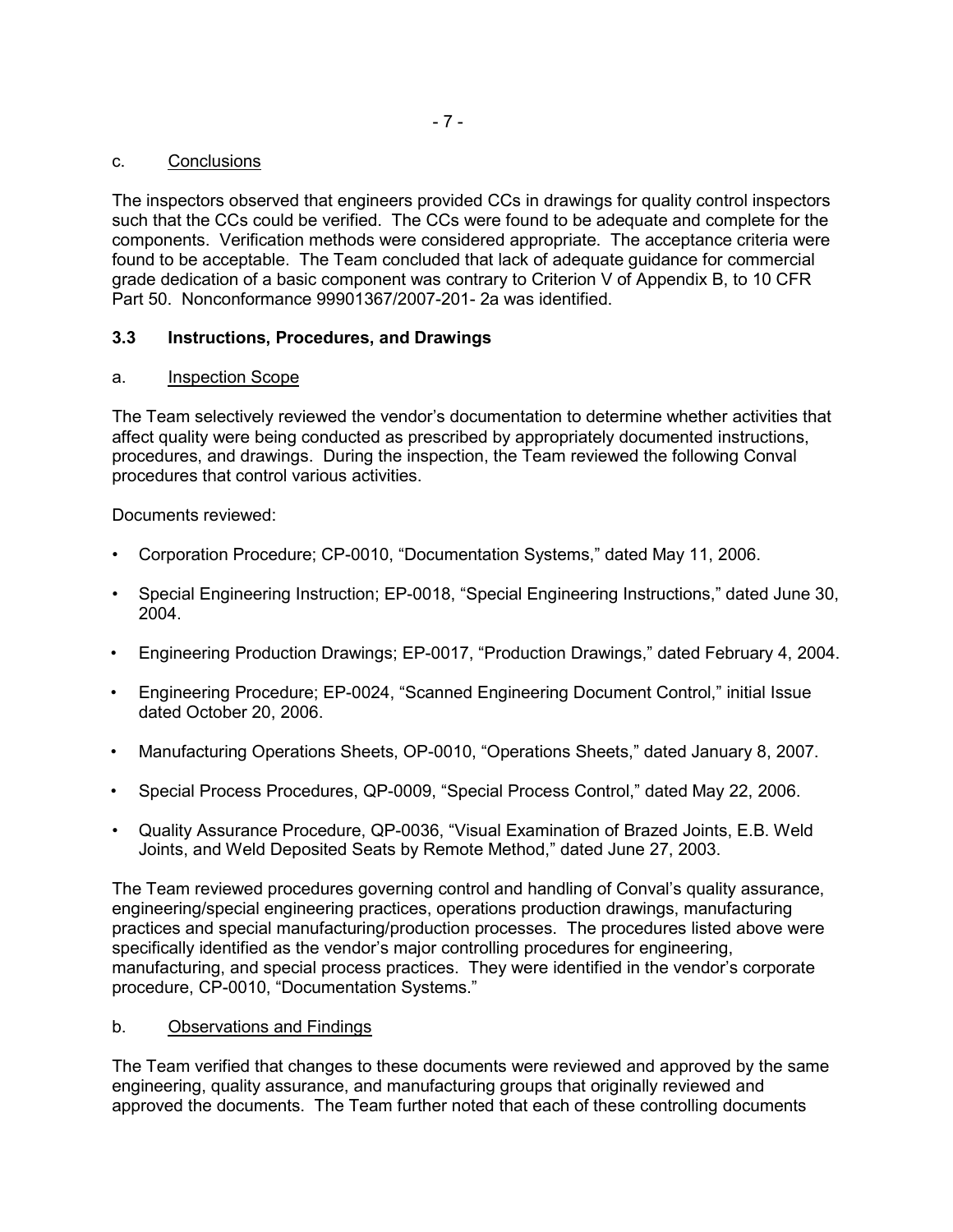was approved for use by managers responsible for each of the respective engineering, manufacturing, and quality assurance groups. The Team also verified that documents used by the vendor's engineering and manufacturing organizations were the most recently reviewed and approved specifications, procedures, and instructions. Each of the reviewed documents was also signed by the appropriate department manager. In the case of ISO and N-stamp related documents, the inspectors observed that the vendor also uses a "third-party" reviewer; i.e., Hartford Steam Boiler Corporation; to ensure thorough coverage/"third-party" review of the document.

The Team also verified, by sampling, that the most current drawings – both those kept in the vendor's computerized drawing file system and those used as working copies in production – were being used by both engineering and fabrication/production personnel. The Team observed that drawings are maintained current by use of the vendor's electronic/computerized database system. The Team verified that this system is controlled solely by the vendor's engineering administrator and that all changes to drawings, which are maintained in the system, required the approval of the engineering manager.

During the inspection, the vendor's quality assurance (QA) personnel performed QA inspections of four (4) "designated for safety application" valve stem electron beam welds. These inspections were performed in accordance with instructions contained in QA procedure, QP-0036, "Visual Examination of Brazed Joints, E.B. Weld Joints, and Weld Deposited Seats by Remote Method." The Team noted in its review that personnel followed the instructions covered in section six (6) of the prescribed procedure and that personnel performed a 100% visual examination of all designated welds. A currently controlled, June 27, 2003, working copy of the procedure was available for use by the QA personnel in the immediate inspection/working area.

# c. Conclusions

While the Team determined that the implementation of Conval's instructions, procedures, and drawings control program did not always meet requirements as discussed in Sections 3.2, 3.6, and 3.7 of this report, the Team did determined that the program requirements were consistent with Criterion V of Appendix B to 10 CFR Part 50.

# **3.4 Control of Special Processes**

### a. Inspection Scope

The Team reviewed examples of the vendor's special processes to determine whether measures had been established by the vendor to assure that in-house processes, i.e., tungsten inert gas welding and electron beam welding and subcontractor processes, i.e., brazing, were controlled with the use of qualified procedures as required by Criterion IX of Appendix B to 10 CFR Part 50. The Team also reviewed the qualifications of personnel performing such processes and the qualifications of Conval's quality assurance group.

### Documents reviewed:

• Special Engineering Instruction, EP-0018, "Special Engineering Instructions," dated June 30, 2004.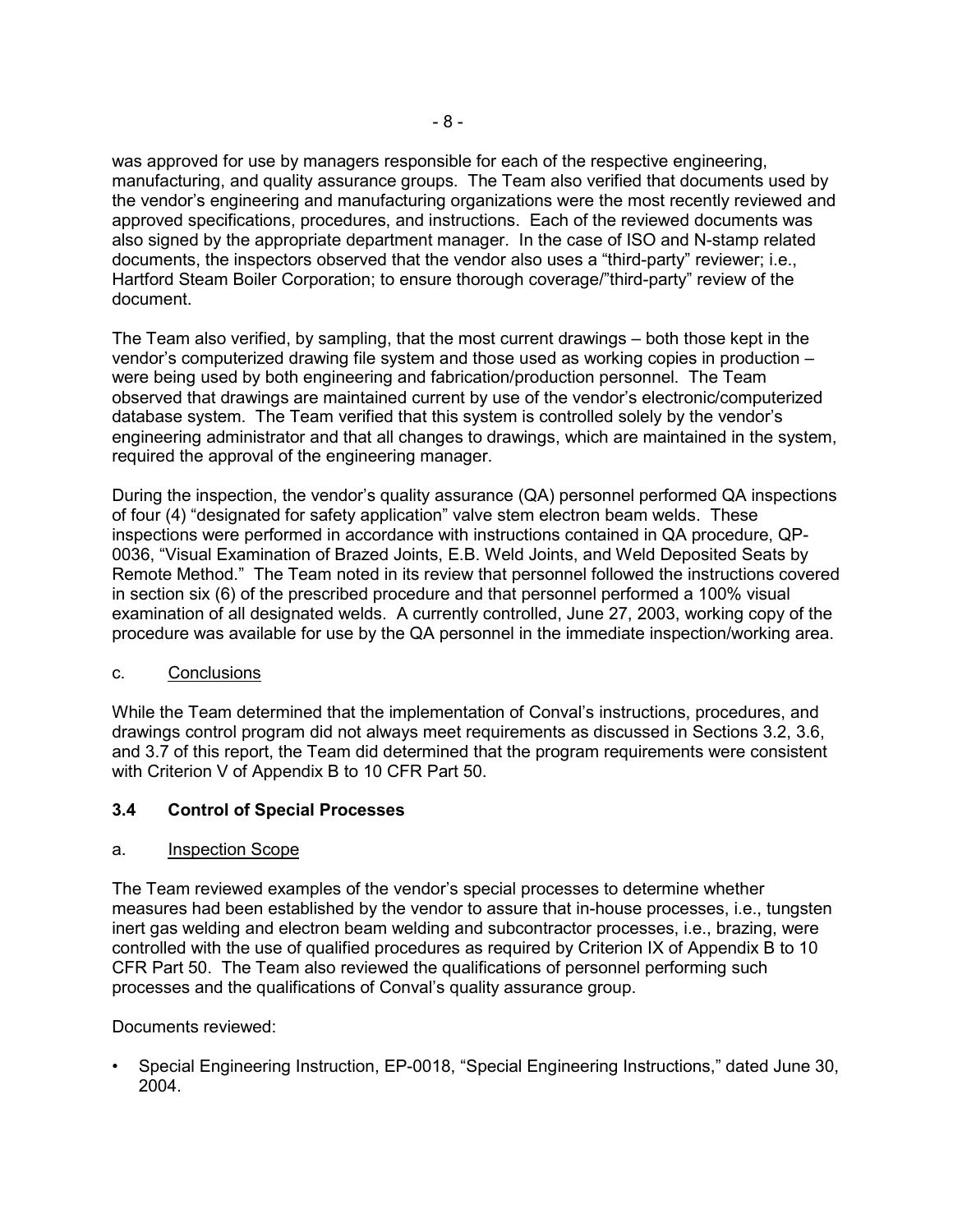- Special Process Procedures, QP-0009, "Special Process Control," dated May 22, 2006.
- Quality Assurance Procedure, QP-0036, "Visual Examination of Brazed Joints, E.B. Weld Joints, and Weld Deposited Seats by Remote Method," dated June 27, 2003.
- Special Engineering Instruction, SEI-3, "Electron Beam Welding General Requirements," dated April 15, 1991.
- Special Engineering Instruction, SEI-74, "General Requirement Gas Tungsten Arc and Gas Metal Arc Welding," dated May 28, 1993.

### b. Observations and Findings

The Team reviewed vendor procedures governing the control of in-house special processes, i.e., electron beam and tungsten inert gas welding (TIG) and subcontractor procedures for brazing. The procedures listed in the scope of this section, were specifically identified as the vendor's major controlling procedures for such weld and brazing activities. They were identified in the vendor's special engineering instructions, EP-0018, "Special Documentation Systems." The Team verified that changes to these documents were reviewed and approved by the same engineering and quality assurance groups that originally reviewed/approved the documents. The Team also verified that each of the documents was approved for use by the managers responsible for each of the respective engineering and QA groups.

During the inspection, Conval's TIG welding personnel performed two (2) valve body welds/passes on one of the vendor's commercial-grade valves. The Team observed that each of the weld passes was performed in accordance with the weld traveler package  $=$  i.e., proper speed and weld thickness. The Team also noted that the proper weld filler material, as called for by the package, was used by the welder. The Team further observed that the welder met the appropriate weld technique and cleanliness requirements, as prescribed in SEI-74, "General Requirement – Gas Tungsten Arc and Gas Metal Arc Welding."

During the inspection, the Team also witnessed one of the vendor's electron beam welding machine operators performing electron beam welds on some of the vendor's valve stems. The Team again noted that in the case of each weld, the weld pass was performed in accordance with the weld traveler package  $=$  i.e., proper stem roll speed and weld application was set into the machine and each valve stem part, once welded, was checked by the operator. The operator used a "go-no-go" gauge to perform all checks. The Team further noted that the weld machine operator met the appropriate electron welding machine operation and cleanliness requirements, as prescribed by SEI-3, "Electron Beam Welding - General Requirements."

The Team also reviewed qualifications of the vendor's welders, weld machine operators, and QA Team. Their qualifications were found to be adequate and a routine "in-house" review of personnel qualifications by vendor management was apparent.

### c. Conclusions

The Team determined that Conval's special process activities adequately met the requirements described in their engineering, manufacturing, and quality assurance documents. The Team also determined that the vendor's current program for control of special processes, specifically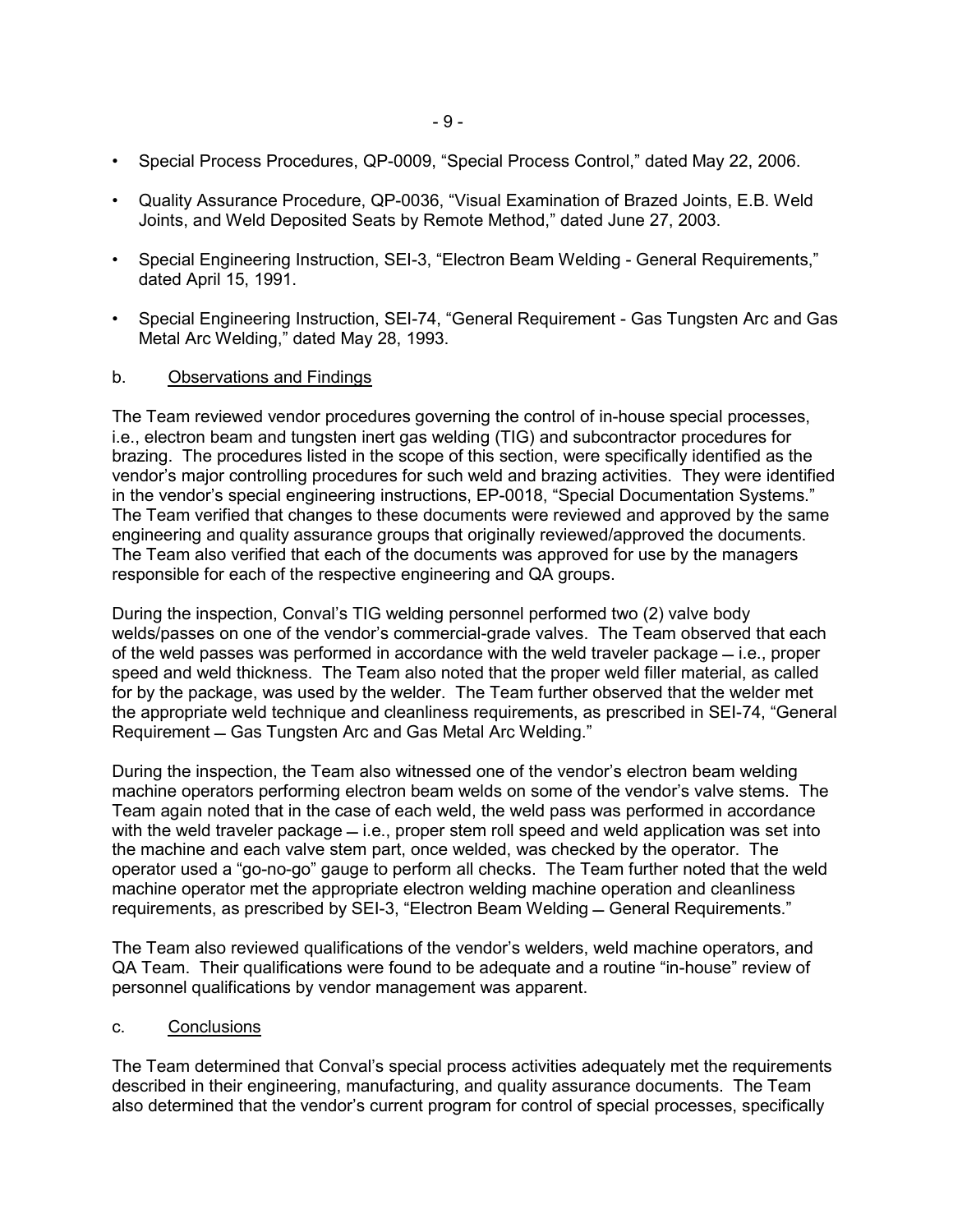welding, are controlled and accomplished by qualified personnel using qualified procedures. The Team further determined that the vendor's special process measures/activities were consistent with the requirements for activities affecting quality as described in Criterion IX of Appendix B to 10 CFR Part 50.

# **3.5 Procurement Document Control**

# a. Inspection Scope

The Team reviewed the vendor's process for assuring that applicable regulatory, technical, administrative, and reporting requirements (such as specifications, codes, standards, tests, inspections, special processes, witness and hold points, and applicability of 10 CFR Part 21) are translated from the customer purchase orders into its procurement documents to Conval's vendors and subtier suppliers as required by Criterion IV, "Procurement Document Control," of Appendix B to 10 CFR Part 50. The review included the vendor's provisions for review to ensure that customer's technical, quality, and regulatory requirements have been translated into design and manufacturing documents and imposition of customer requirements on subtier suppliers.

# b. Observations and Findings

The vendor received nuclear accreditation from the American Society of Mechanical Engineers (ASME) on July 31, 2006, authorizing Conval to manufacture components in accordance with the ASME Boiler and Pressure Vessel Nuclear Codes and Standards (the Code). The authorization includes an "N" stamp for design and manufacture of components in accordance with the Code and an "NPT" stamp for providing Code-compliant components to other Ncertificate holders. At the time of the NRC inspection, only Purchase Order (PO) #224703, dated November 7, 2006, from Weir Valves and Controls (Weir), required valves with an Nstamp.

# b.1 Policies and Procedures for Procurement Document Control

The Team reviewed Conval's procedural controls for assuring that applicable regulatory requirements, design bases, and other requirements that are necessary to assure adequate quality are suitably included or referenced in procurement documents.

Procedures reviewed included the following:

- CP-0250, "Code-stamped Contract Review," dated October 22, 2003.
- CP-0260, "Code-Stamped Order Entry," dated November 29, 1996.
- SP-0010A, "Specification Sheet Procedure," dated June 2, 2006.
- OP-0051, "N-Stamp Purchase and PO Document Control," dated May 5, 2006.
- QP-0006, "Dedication of Commercial Grade Items for Nuclear Safety Related Applications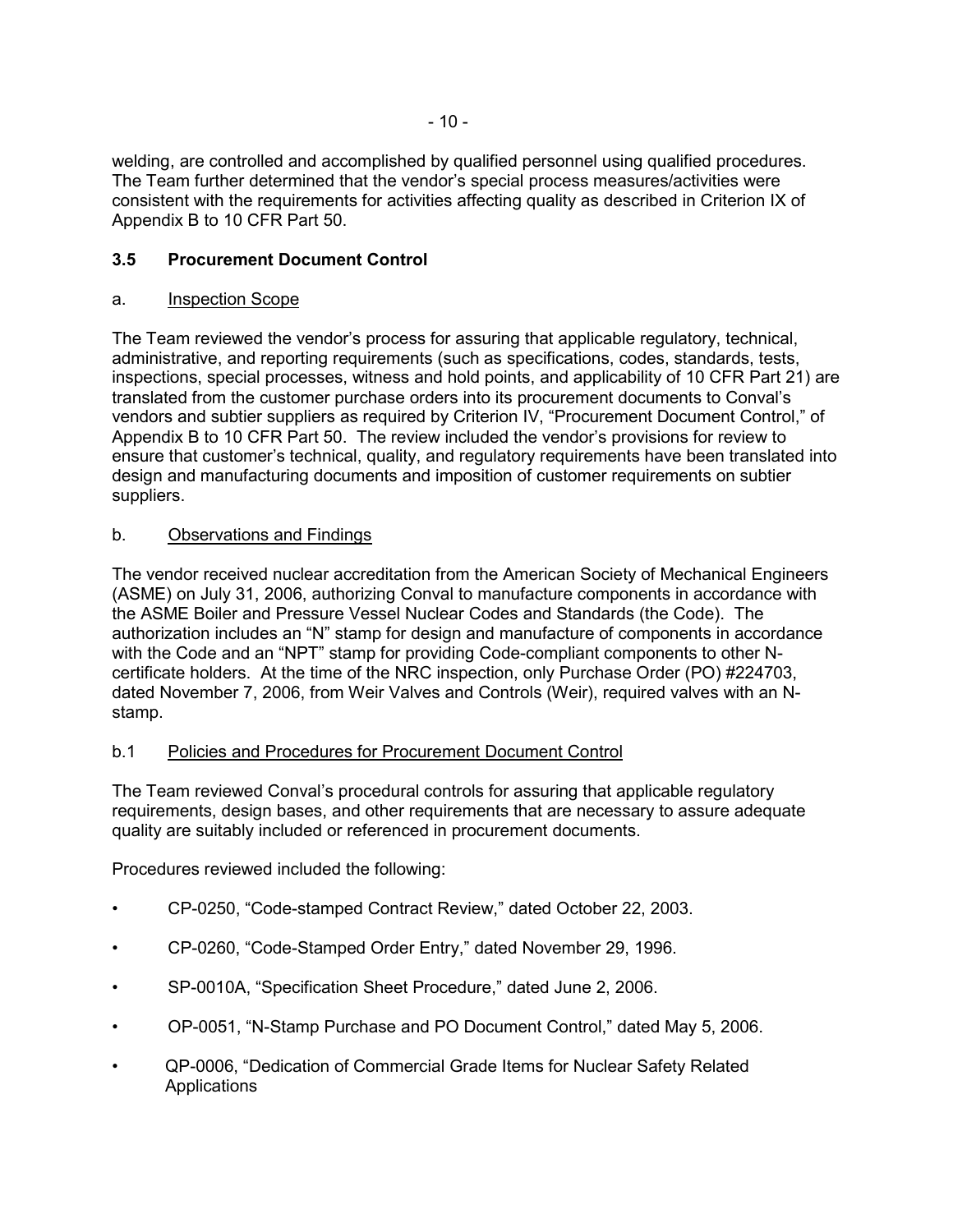# b.2 Quality Assurance Program

The QA program applicable to the PO # 224703 is titled, "Quality System Program Manual for ASME Section III, Class 1, 2, 3, and NPT Valves and Valve Parts in Accordance with NCA-4000 and as a Material Organization Supplying Materials in Accordance with NCA-3800" (ASME QA Manual) and dated June 7, 2006. As part of its certification process, the ASME survey team reviewed the ASME QA Manual and found it to be acceptable for implementing the applicable provisions of the Code. In accordance with the terms of the PO, Conval submitted the ASME QA Manual to the customer for review. The customer has neither approved the QA program nor conducted a qualification audit. The vendor stated that the PO provides for hold points at the hydrostatic testing stage and during pre-packaging, when it is expected that the customer will conduct a qualification audit.

Section 3 of the ASME QA Manual describes the controls for contract review, order entry processing, design control of valves and valve parts, and for assuring that design documents and procurement specifications are correctly translated into Conval internal specifications, procedures, instructions, and drawings. Section 4 of the ASME QA Manual describes the controls exercised during the procurement of Code items and services. The provisions of Section 3 address assignment of a unique sales order number, a specification sheet, contract review, order entry processing, order change, design control, design origination and reporting, and design verification. Section 3 also provides for preparation of a Bill of Material in which processing engineering instructions and procedures and engineering changes are documented. Section 3 has provisions for a registered professional engineer to certify that documents conform to the applicable requirements of the Code. Section 4 provides controls for assuring that procurement technical and quality requirements are effectively translated into engineering and manufacturing documents and for processing changes to the PO.

# b.3 Purchase Order (PO)

The Team reviewed the PO placed by Weir Valves on November 7, 2006, for 14 nuclear safety related valves to be installed at the Perry 1 nuclear generating station, operated by First Energy (FE). The PO incorporated by reference FE Specification PRS-1570, Revision 2, as the controlling technical document for the order. The N-stamp valves were to be fabricated in accordance with ASME Class 3 Code requirements. Required documentation included certified assembly drawings, a seismic design report, a code data report, a certificate of compliance, and certified material test reports.

The Weir PO required contracted activities to be controlled under a documented QA program that implements the requirements of Appendix B to 10 CFR Part 50, with provisions for extending QA requirements to all subcontractors or subtier suppliers. Further, the PO required rights of access to vendor's and associated subcontractor's facilities. Nonconformances dispositioned as "use-as-is" or "repair" were to be submitted to Weir for review. Defects and noncompliances were reportable under the requirements of 10 CFR Part 21. Testing to verify critical characteristics in support of commercial grade dedication were to be conducted in accordance with the approved QA program. The Team concluded that adequate controls were required in the Weir PO to meet the requirements of Appendix B to 10 CFR Part 50.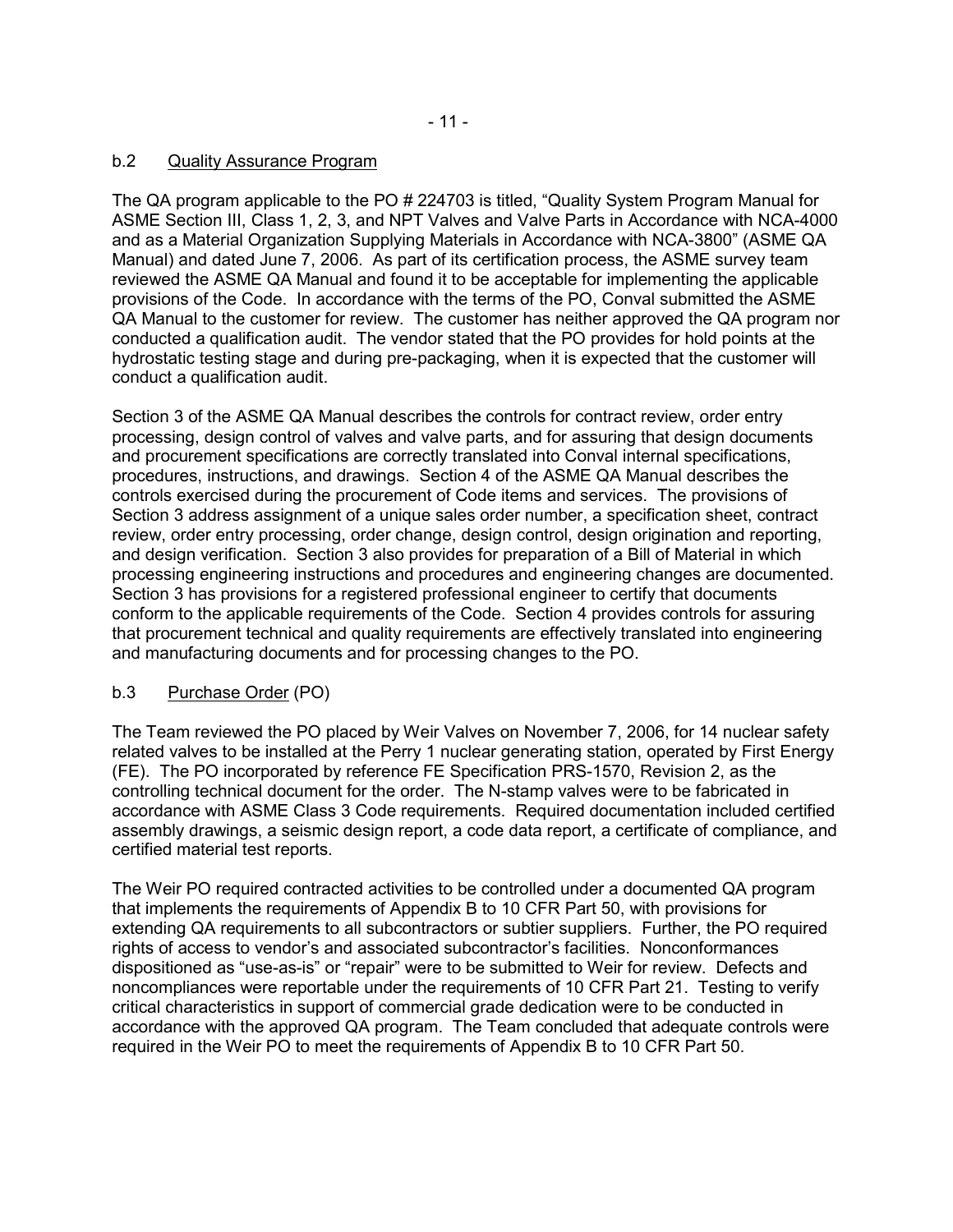# b.4 Specification Sheet

The Team reviewed the specification sheet for the Sales Order 65970W that was received by Conval on November 17, 2006. Conval procedure CP-0260 describes the process and departmental responsibilities for reviewing and entering of Code-Stamped POs into the Conval entry system. The process for entering and interpreting specification sheet entries is described in specification procedure SP-0010A.

The specification sheet for the subject valves was clearly stamped as a nuclear safety related order and indicated that customer-supplied prints had been sent with the order. The valves were to be fabricated as N Stamp Class, and there were hold points for ANI witnessing of the hydrostatic test. The bill of materials was to be prepared by Conval's Engineering, since the valves were nonstandard Conval products.

The specification was compared with the technical and quality requirements of the PO and was found to conform to the FE's PO PRS-1570, Revisions 1 and 2. 10 CFR Part 21 was applicable and the valves were to be seismically qualified. CMTRs were required for pressure retaining parts with traceability to the heat codes.

# b.5 Contract Review and Order Entry

The Team reviewed the "contract review" and "order entry" documentation. CP-0250 provides a framework for reviewing contracts for Code-Stamped products and material to ensure consistency between the customer and all Conval departments relative to the contractual parameters and technical requirements.

The Team reviewed the Weir PO that was initiated on November 17, 2006, and completed on January 23, 2007, with a number of outstanding Conval comments. The Team reviewed the minutes of a project review meeting, conducted on January 26, 2007, during which Conval staff discussed open items that required resolution prior to release to production. Conval review of the contract was completed on March 15, 2007, with acceptance signatures of the Sales, Engineering, and QA organizations, and the Conval President. The order entry review, releasing the contract to production, was completed on March 26, 2007, with the additional acceptance signature of Manufacturing Engineering. The Team concluded that the contract review by Conval for the Weir PO met CP-0250 requirements.

# b.6 Control of Procured Parts and Services

The Team reviewed the documentation translating the quality and technical requirements of the contract into production activities. Conval drawing, "Weir Valves & Controls/Perry Nuclear Station," (File No.: SP 13200, March 20, 2007), shows the configuration of the valves to be manufactured under the contract. The valve Code of Record is ASME Code Section III, Subsection ND, 1974 Edition - Addenda Winter 1975 and Code Case 1635-1, 1974.

The Team reviewed a printout of the bill of materials during the inspection and observed that the listing showed the manufacturing operation and physical location of the various valve subcomponents. The Team chose selected items to verify conformance with the terms and technical requirements of the contract. Verification included examination of travelers in the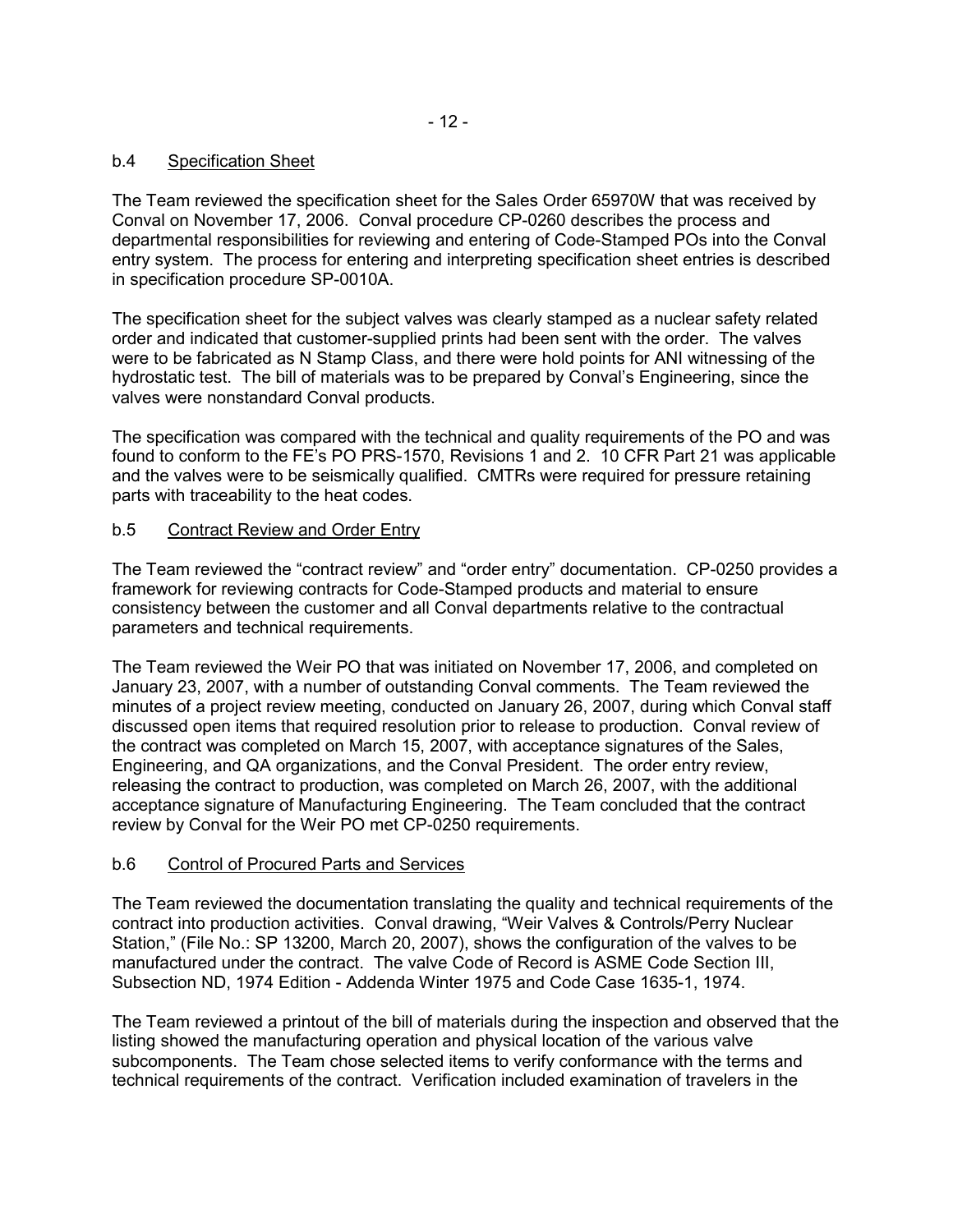shop, items received from subcontractors, items in receipt inspection, and items staged for final testing.

Subcontractors supplying items and services under the Weir contract were reviewed with respect to placement on Conval's approved vendor list as to scope of supply, qualification method, and the survey dates. In general, the Team determined that Conval QA staff reviewed and approved POs before being sent to the subcontractors. The Team selected the following items from the bill of materials for further evaluation.

### 1) Forgings

Forgings for the bellows body and yoke were provided by US Drop Forge Company, an approved supplier of N-Stamp forgings (NCA-3800) that was audited by Conval on May 22, 2006. The Team reviewed Conval PO #82015, issued on December 27, 2006, for conformance to the Weir contract. The Team noted that Conval's POs to subcontractors imposed the appropriate technical and quality requirements.

The ASME Code Material Requisition, issued with the PO, imposed the principal technical requirements for the forgings. The valves were to be manufactured to ASME Code Section III, 1995 edition, 1996 addenda with ASME material SA-182 F316/316L and specification PS-NQA-1. Special requirements imposed by the contract include intergranular testing per Supplement S10 of SA-182, Practice E of ASTM A 262. All finished forgings were to be examined by liquid penetrant examination in accordance with ASME Section III, NB-5350.

Quality specifications included general QA requirements, all applicable ASME requirements, and the QA specification attached to the PO. Conval procedures required that all subsuppliers must be approved by Conval. Further, the QA requirements of Appendix B to 10 CFR Part 50 and reporting requirements of 10 CFR Part 21 were passed through to subsuppliers. Specifically, material not in accordance with approved specifications, procedures, drawings, or PO requirements were to be classified as nonconformances; and items dispositioned as "repair to other than original specifications" or "use as is" were required to be submitted to Conval for approval.

Conval's procedures require that CMTRs shall attest that the materials have been manufactured in accordance with the subcontractor's approved QA program and meet the requirements of the specified ASME Section III, Division 1 edition and supplement and applicable material specifications. Further, all forgings were required to be marked per NCA-3800; forgings and materials were to be traceable to the CMTRs. The Team reviewed the certificates of conformance (COC) and CMTRs that were associated with the forgings for the valves being supplied to Perry and determined that they were acceptable.

The Team reviewed documentation for the following valve subcomponents, selected from the bill of materials, and verified the effectiveness of Conval's procurement controls to provide reasonable assurance that the procured items conformed to the quality and technical requirements imposed by the purchase order.

- Item #2015-L-MA181N, 3/4" 7F-T-SW Bellows Body; 316 N-Stamp
- Item #20154-A-D16N, 7F Bellows Bonnet Assy; N60 (N-Stamp)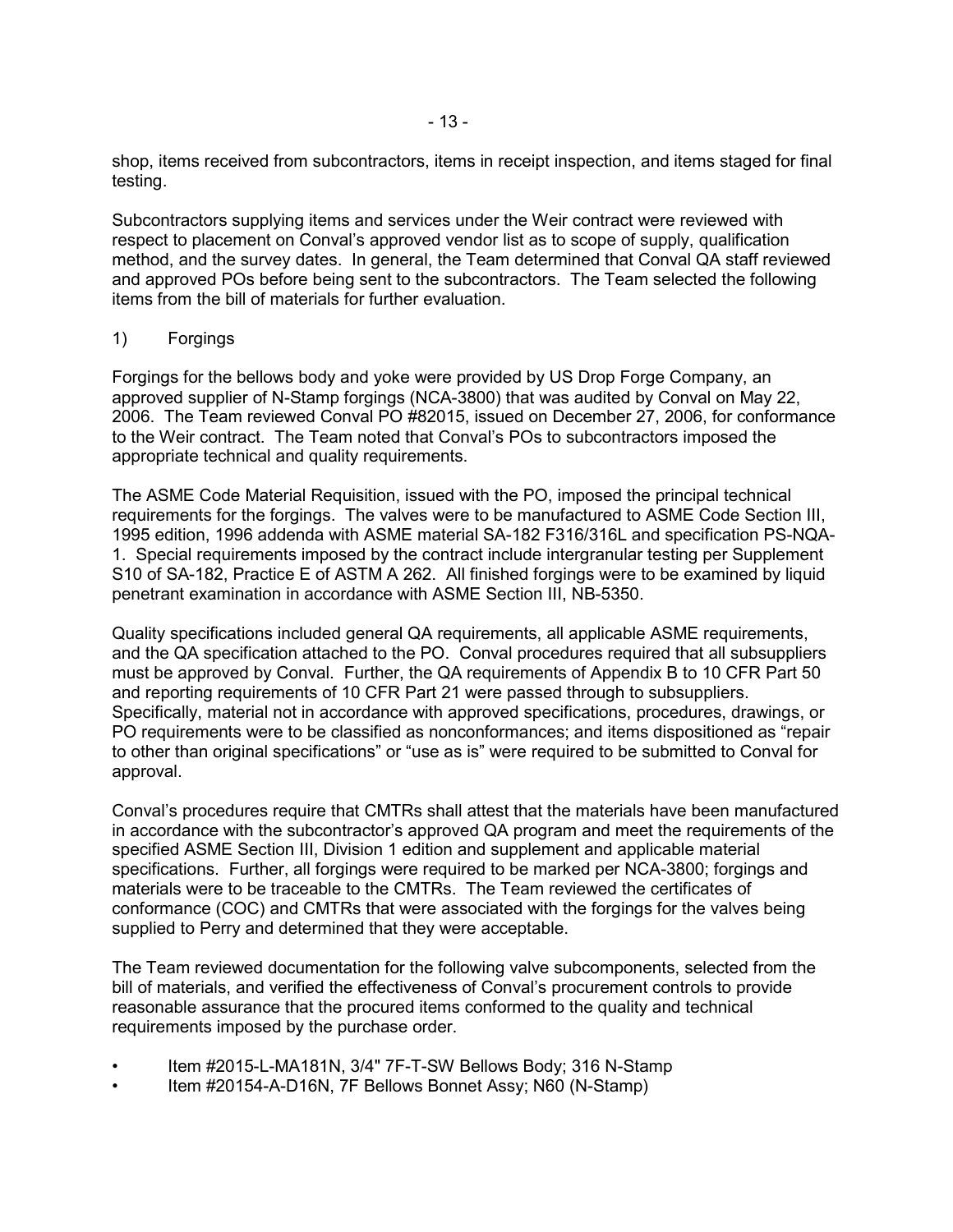# 2) Bar Stock

Some of the parts for the N-Stamp valve were manufactured from commercial grade material supplied by Trident Company, an approved source for D24 and D46 bar stock, certified to B.3.1.B and subject to receipt inspection. The material was processed in accordance with Conval ASME Certificate of Authorization N-3199. The file contained a COC, signed by the Conval QA Manager, certifying that the material was upgraded as unqualified source material in accordance with ASME NCA 3885.5. The CMTR provided supporting documentation such as mill order and heat treatment data, material chemistry and material attributes, and the results of tensile and Charpy V-notch impact tests. The NCA 3855.5 testing, as supported by these reports, confirms that the material was in accordance with the applicable ASME Section II, Part A 1995 edition with 1996 addenda. Dunkirk Specialty Steel provided CMTRs attesting compliance with Conval's PO. The validity of Dunkirk Specialty Steel's CMTRs were verified by Dirats Laboratory, a Conval approved 10 CFR Part 50, Appendix B and 10 CFR Part 21 supplier, last audited by Conval on October 19, 2006. Charpy impact test data was provided by Westmoreland Mechanical Testing and Research.

The Team reviewed documentation for the following valve subcomponents, selected from the bill of materials, and verified the effectiveness of Conval's procurement controls to provide reasonable assurance that the procured items conformed to the quality and technical requirements imposed by the PO.

- Item #1424-D24, 6, 7, 8 Split Ring, (Bellows, Stem; N50)
- Item #14214-D214, 7F Bellows (.562 Stroke); N50
- Item #20151-L-MA81N, 3/4" 7F-T-SW Bellows Body; 316 N-Stamp
- Item #20155-D24N, 7F Bellows Bonnet; N50 (N-stamp)

# b.7 Liquid Penetrant Inspection

The Weir PO specifies that all fluid retaining surfaces be subject to liquid penetrant inspection (LPI) testing prior to assembly. Although Conval suppliers perform similar inspections as part of an order, commercial suppliers are typically not qualified to perform inspections that conform to ASME Code requirements. However, all LPI testing for the Weir contract was conducted by PTI Industries that is qualified for the contractual inspections, including N-stamp services. Conval had audited PTI on May 31, 2006. The contractual requirements for the items identified in this section were consistent with the applicable technical specifications of the Weir PO for LPI testing and imposition of the requirements of Appendix B to 10 CFR Part 50 and 10 CFR Part 21.

# b.8 Control of Production Process

The Team inspected shop travelers and manufacturing lots in the shop to verify control of the work-in-progress tracking system and successive operational steps were adequately documented in the shop. Travelers for the split ring (Item #1424-D24) and bellows bonnet assembly (item #20154-A-D16N) showed that shop operations had been completed for machining, ring splitting, deburring, vibroscribing of the material and heat code, and inspection. The bellows bonnet assemblies were awaiting shipment to PTI industries for LPI testing. The bellows body (item #20151-L-MA81N) had been returned to the shop. The lots were awaiting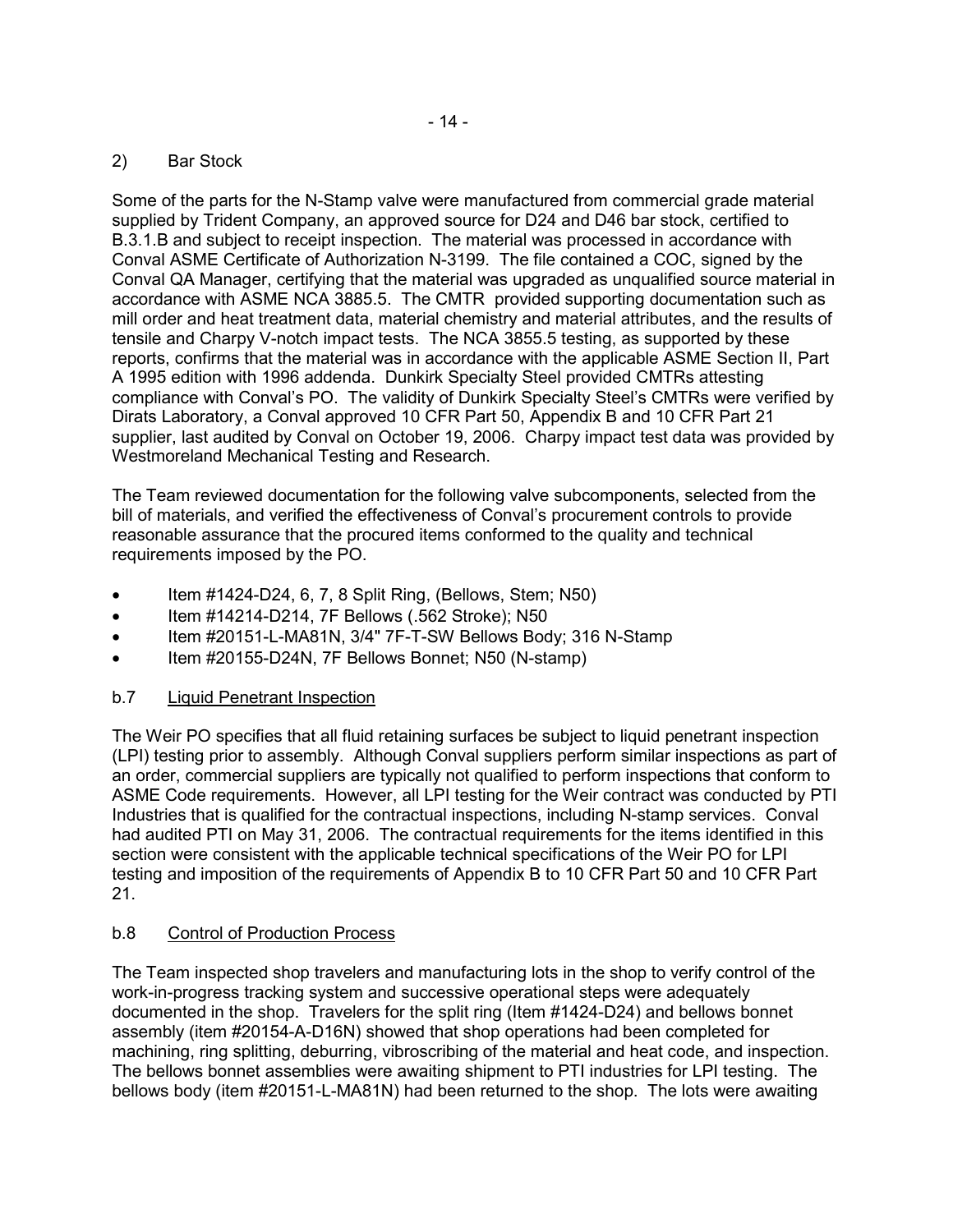verification of material and Code requirements. The bellows bonnet assembly (Item #20154-A-D16N) lot was awaiting shipment to PTI Industries following the necessary shop operations. The traveler for the bellows stem (Item #14214-D214) showed that all operations were completed on June 15, 2007.

### b.9 Receipt Inspection

The body forging (item #20016-D03N) and bellows body (item #3051-L-MA81N) were selected to evaluate the effectiveness of the Conval receipt inspection process. The bellow bodies were located in the shop, had not been shipped for LPI examination, and were found to be awaiting a brazing operation. The bodies were located at Work Control Center 51502 (Operation #150, Brazing). Two of the forgings had been sent to PTI for LPI examination. The PTI COC 3521-A for the two pieces had been signed by a PTI Level II inspector, Certification Stamp PTI #388. The COC stated that all accessible surfaces had been inspected per Conval engineering procedure SEI 14, Revision 14 and that the inspection had been performed in accordance with the PTI Quality System Manual, which conforms to 10CFR50, Appendix B. The traveler indicated that one of the pieces had been rejected during receipt inspection. The rejection card was pulled and it showed that the reason for rejection was due to linear indications machined in the part, Defect Code #6. The part was dispositioned to be ground and polished to remove the linear indications to confirm that they were only surface imperfections and not defects.

The Team reviewed the receipt inspection file for the body forging and determined that the forgings were received from US Drop Forge, under PO #82013. The material (D03N K1) and heat treat code (K1) were stamped on the valve. The file contained a drawing of the forging (Dwg. No. 20016, "Body Forging, 90 Globe" Size Code 7), approved November 5, 2002, which was marked up to show 15 dimensions (with tolerances) to be verified by the inspector. In addition to the dimensional verifications, eight inspection attributes were identified. The verification record prepared by the receipt inspector was examined and found to contain measured values that were within the tolerances specified on the drawing.

The record showed that a sample of three valves had been selected for verification. Although a range of measurements had been recorded for some dimensions, some measurements were recorded only once. When questioned, the Conval inspector said that the dimensions must have been the same for all three forgings.

Conval Procedure QP-003, "Sampling Inspection Plan," established the size of the sample to be selected for receipt inspection. From the lot size of 26 forgings received from US Drop Forgings, three valves had been sampled. However, for a lot size smaller than 50, QP-003 required a minimum of five pieces to be examined, in order to maintain a prescribed level of certainty in the inspection conclusions. When shown the required sample size specified by the procedure, the inspector that had performed the verification stated that the value (3) shown in the procedure for large sample size was the one generally chosen. Another receipt inspection file was examined to determine the extent of this deficiency. The Team observed that only three F-316 type Yoke Forgings, identified as 20037-DO3N, were receipt inspected instead of a minimum of five. The confusion may be attributable to the layout of the procedure, where the minimum sample size is not readily apparent to the receipt inspector. The Team informed Conval representatives that failure to follow established QP-003, was a nonconformance, contrary to Criterion V of Appendix B to 10 CFR Part 50.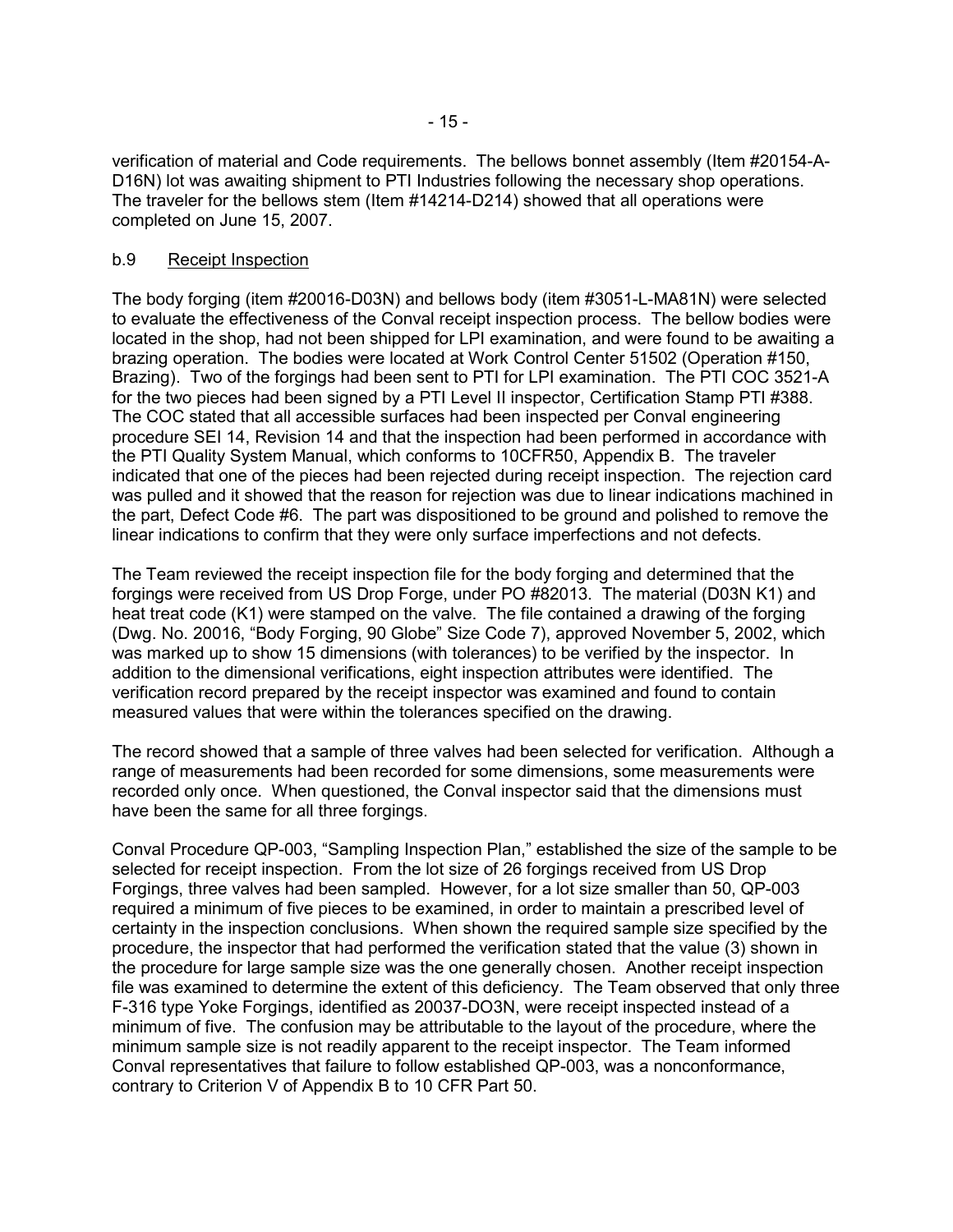# c. Conclusion

The Team identified that Conval personnel's failure to inspect the minimum number of body forgings and yoke forgings prescribed in Procedure QP-003 was a nonconformance, per Criterion V, "Instructions, Procedures, and Drawings," of Appendix B to 10 CFR Part 50. Nonconformance 99901367/2007-201-1 was identified.

# **3.6 Design Control**

# a. Scope

The Team reviewed Conval Procedure EP-0012, "Analysis Verification & Validation" dated July 3, 2003, Special Engineering Instruction (SEI) -123, "Valve sizing equations and Techniques," dated November 10, 2006, SEI-123-1, "CF Design 5.0 Validation," dated November 10, 2006, and SEI-123-3, "CF Design 8.0 Validation," dated November 10, 2006, to examine the implementation of the procedures to calculate valve flow coefficients.

The Team reviewed the policies and procedures governing the implementation of the Conval's QA design control program. The documents reviewed include:

- ASME Section III, ND-3500, "Valve Design"
- ASME Section III, NCA-3800, "Accreditation or Qualification of Material Organizations"
- ASME Section III, NCA-4000, "Quality Assurance"
- ASME Code Case N-62-7, "Internal and External Valve Items, Division I, Classes 1, 2, and 3," approval dated, May 11, 1994
- NRC Regulatory Guide (RG) 1.84, "Design, Fabrication and Material Code Case Acceptability."
- Conval Engineering Procedure (EP)-0031, "NJN Processing and Design and Code Items 7," dated May 8, 2006.
- Conval Quality Procedure (QP)-0023, "Unqualified Source Material Processing," dated March 21, 2006.
- Conval QB-482, "Brazing Procedure Specification," dated August 3, 2007
- Conval Form FQ-003, "Commercial Grade Dedication Record"

The Team reviewed the following documents to verify the design and classification of basic components, dedicated items as basic components, and commercial grade items (CGIs) in a stop valve being manufactured for the Perry Nuclear Power Station:

- First Energy Nuclear Operating Company (FENOC) Customer Specification, PRS-1570, "ASME Class 3 Valves," Revision 2
- Conval Valve Drawing NB0004, "N-Stamp Class 3, ¾" 1500# Bellows Assembly, Designed to 1974/1975 Winter Addenda," Rev A, dated March 26, 2007.
- Conval Engineering Change Notice (ECN) Form FE-011, ECN Number 5094.
- Conval Certified Material Test Report (CMTR) P5-3077-4-03
- Conval Purchase Order (PO) specification sheet (SS) Reconciliation Form (RF) 65970W, dated January 16, 2007.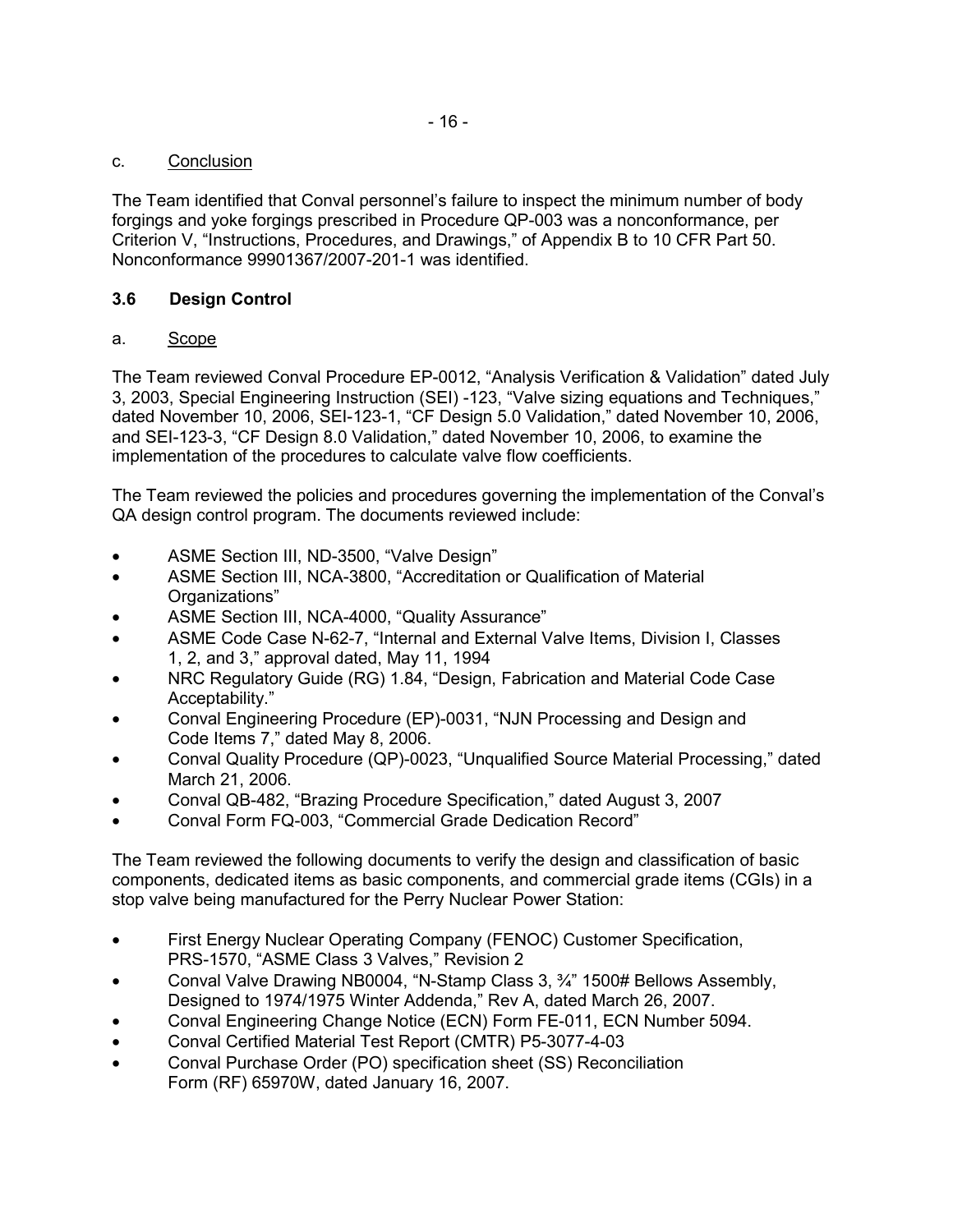# b.1 Findings and Observation related to EP-0012

Conval's Procedure EP-0012, establishes the scope of analyses requiring verification and systematic actions to assure quality of engineering analyses. The Team verified the implementation of EP-0012 for the computation of Cv, the valve flow coefficient, which is defined as the flow of water through a valve at 60 degrees F in gpm at a pressure drop of 1 psi and is commonly used by licensees in the design of the piping system. Cv affects, among other things, flow, flow resistance, and how fast a valve will actuate. Conval, like all other valve vendors, provides the Cv value to the licensee either on the valve drawing or in the maintenance manual.

To compute Cv for its valves, Conval used the Blue Ridge Numerics Computational Fluid Dynamics (CFD) Software Verification and Validation Manual. CFD analysis is considered a modern numerical method for performing very complex fluid dynamics calculations using computer software and has been used in a wide variety of applications. Based on the Team's review of Conval's procedures, Conval should have performed verification and validation (V&V) of the method used to calculate Cv to confirm that the CFD analysis could be performed accurately. Conval did not adequately independently verify and validate the CFD analysis method.

Conval's SEI-123-1 and SEI-123-3, required Blue Ridge Numerics Computational Fluid Dynamics (CFD) software to be validated. However, instead of independently validating the software, Conval personnel compared the Cv values with those established by a competitor without ascertaining how the competitor established the values, with or without the benefit of a recognized quality assurance program.

# b.2 Findings and Observations Related to Conval Stop Valve for Perry RWCU System

The inspectors found that Conval used EP-0031 to apply Code items to ASME Section III, Class 1, 2, and 3 valves. In accordance with PO 65970W, Conval was manufacturing a ¾" N-stamp T-Pattern bellows stop valve for Weir Valves & Controls. Weir Valves & Controls was supplying this valve to Perry Nuclear Power Station.

Conval designed the stop valve in accordance with FENOC Customer Specification PRS-1570. In accordance with ASME Section III, ND-3500, PO-65970W, and EP-0031, for ASME Class III valves, Conval created Valve Drawing No: NB0004, ECN-5094, and SS-RF-65970W. The Team reviewed these Conval documents to verify that QA design control attributes were being properly completed on this ASME Section III pressure boundary stop valve.

In SS-RF-65970W, Conval documented compliance with ASME ND-3511-1, Section III, ND and Table 4, ASME 16.34-2004 Edition, minimum wall thickness requirements for this valve. The ND-3511-1 valve body requirement minimum wall thickness is 0.214" and hub wall thickness is 0.24". The Conval actual valve design minimum neck wall thickness was 0.526" and valve port wall minimum wall thickness was 0.671." Conval accepted this valve design thickness as meeting ASME ND-3511-1. The Team found that Conval acceptance of the stop valve design met ND-3511-1 Class 3 valve requirements.

SS-RF-65970W also includes valve weld design requirements for welding the valve body and valve seats. The approved gas-tungsten-arc-welding (GTAW) procedure was Weld Procedure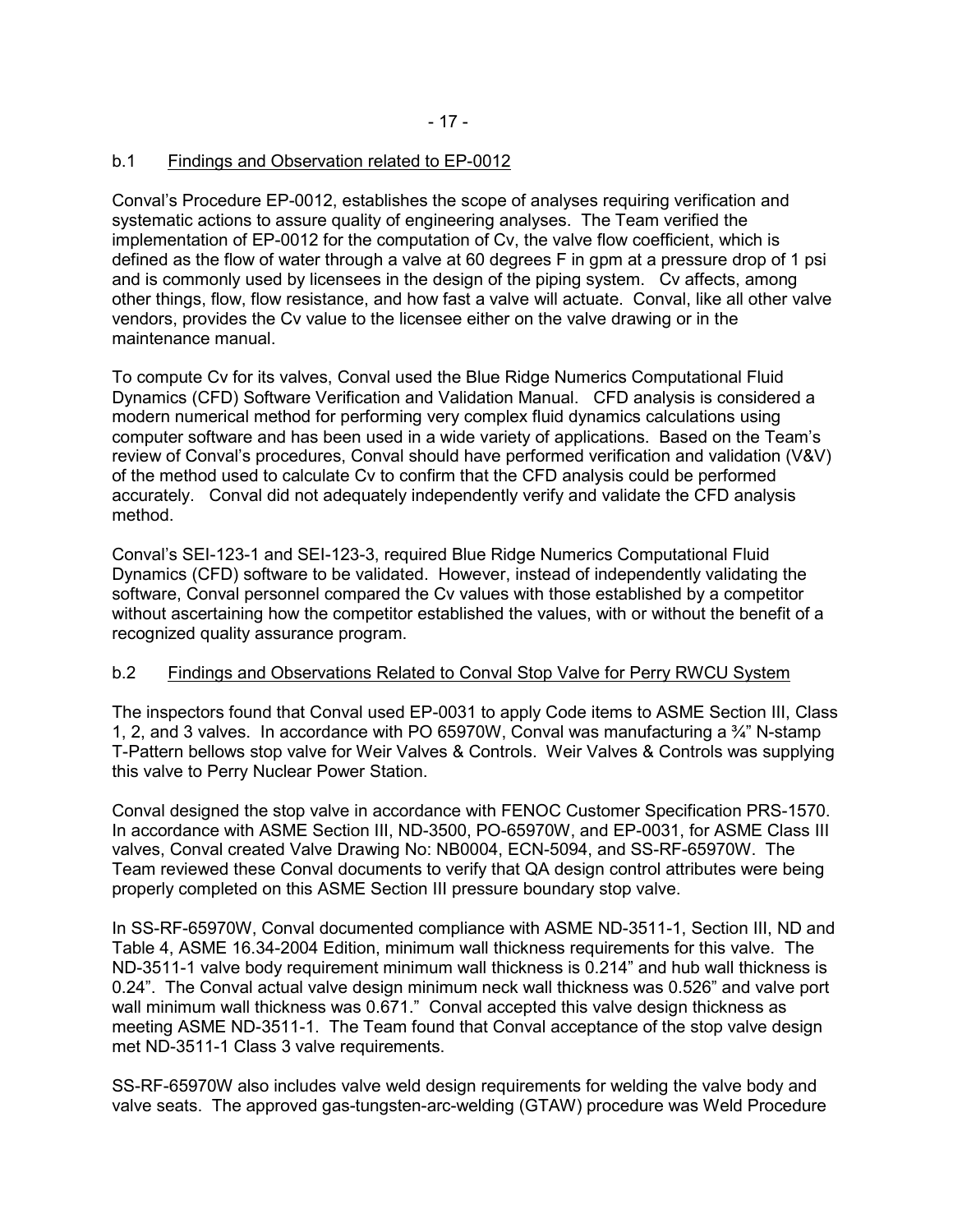Specification (WPS) 817, Rev 1, dated August 3, 2007. WPS 817 provides limits and material composition for weld thickness, filler metals, joint design, pre-heat temperature, post weld heat treatment, and weld techniques to be used. The weld between the bonnet and the back seat was required to meet ASME ND-4433, 1996 edition requirements. A bearing cap was also tack welded to the yoke that provides the pressure boundary. The tack weld will be considered a minor permanent attachment weld under ASME ND-4435. These welds have not been performed on the valve body but were in the process of being performed as part of manufacturing the valve.

Conval did use unqualified source material in manufacturing this valve for Perry. Conval QP-0023, provided two methods to upgrade unqualified source material for use in N-Stamp components. Conval upgraded the valve bonnet as unqualified source material consistent with PO-65790W from material code D24-SG to material code D24N-SG. The Team found that CMTR P5-3077-4-03 confirmed that the upgraded material satisfied ASME Code Section II, Part A Edition and NCA-3855.5, "Utilization of Unqualified Source Material." The upgraded material also met the NQA-1 quality requirements referenced in ASME NCA-3800/NCA-4000.

At the time of the inspection, Conval Drawing No: NB0004 was being updated with a new brazing procedure specification and a change to a weld angle. ECN 5094 documented weld angle changes from 60 to 30 degrees. The Conval registered professional engineer (PE) indicated that SS-RF-65970W and drawing NB0004 will updated to reflect these changes. Conval indicated that a contracted registered PE will independently review and approve SS-RF-65970W, drawing NB0004, and ECN 5094 before shipment of the valve. These documents will then be reviewed and approved by the acting QA manager to meet the requirements in 10 CFR Part 50, Appendix B, Criterion III, Design Control, before shipment of the valve.

### b.3 Observations and Findings Related to SS-RF-65970W Classification of Safety Related and Pressure Boundary Items

In SS-RF-65790W, Conval classified the stop valve as a safety-related and an N-stamp component. The inspectors found that Conval procured the following pressure boundary components as basic components (as defined by 10 CFR Part 21) for the Perry stop valve: body assembly, body forging, and stem & bonnet assembly.

Conval also needed to dedicate CGIs with safety-related and pressure boundary functions in this Class 3 stop valve to meet the requirements and guidance in 10 CFR Part 50, Appendix B, Criterion III; ASME Section III; ND-3500; NCA-4000; Code interpretations in ASME Code Case N-62-7; and RG 1.84. RG 1.84 states, in part, that "Class 3 valve manufacturers must also meet the provisions of NCA-4000 because all Code Class valve items are subject to the licensee's 10 CFR 50, Appendix B approved QA programs."

Several CGIs were being dedicated in the stop valve by identifying the critical characteristics and verifying the critical characteristics were acceptable before the items could be dedicated as basic components for safety related use (e.g., stem assembly, stem, retainer, split ring, back seat, etc). See Section 3.2 of this report for additional details on this issue.

Other valve items that did not serve a pressure boundary or safety-related function (e.g., grease fitting, painted hand wheel, washers, etc) were not dedicated as basic components. The inspectors questioned Conval on some of these valve items to verify if any other items (e.g.,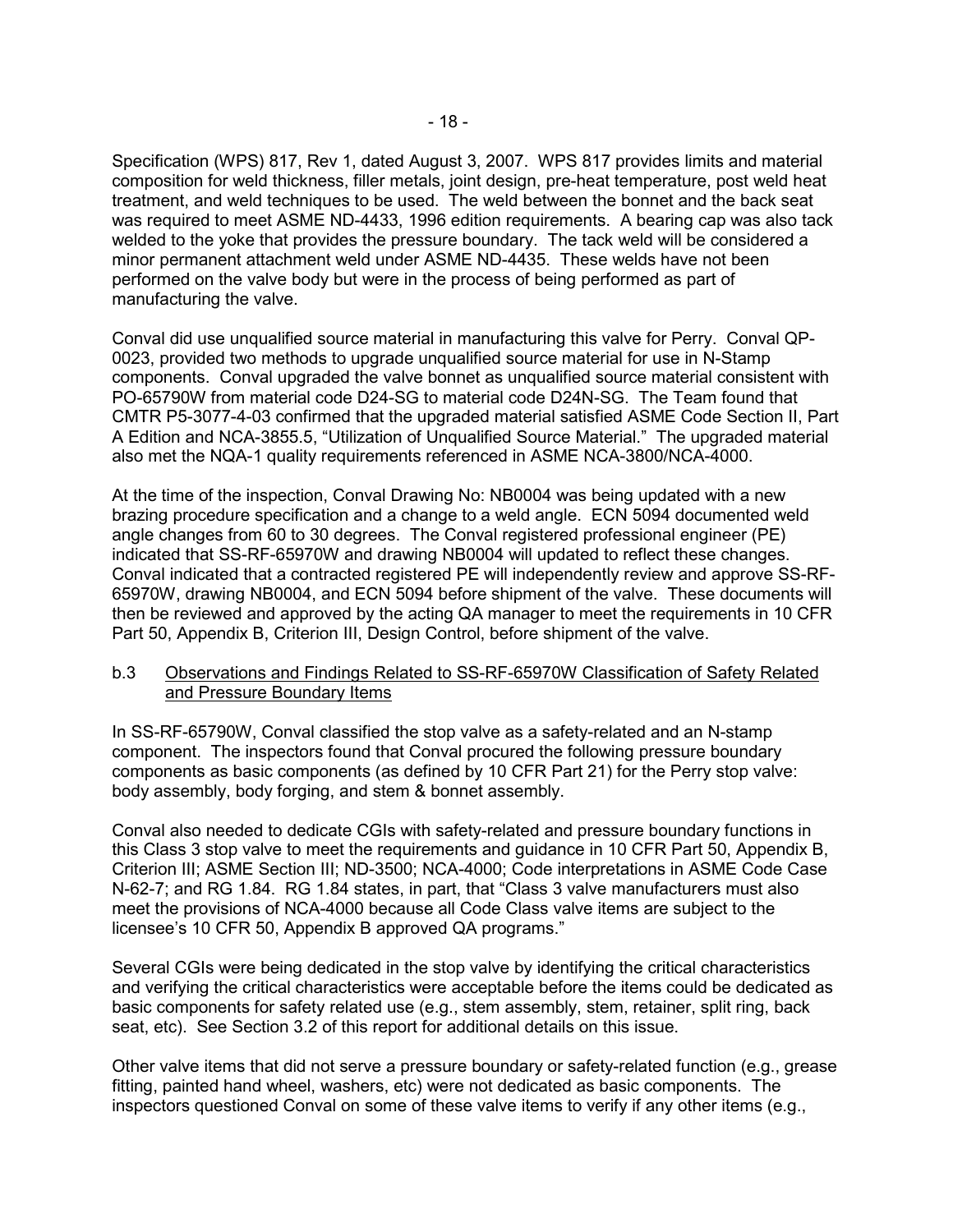weld rings, packing, end rings, etc) have a pressure boundary or safety related function. Conval staff stated that these CGIs were not Code Class valve items and do not have safety-related functions, therefore, Conval staff did not dedicate these items. The inspectors verified that these CGIs were not Code Class valve items and did not have safety-related or pressure boundary functions; therefore, Conval met the requirements of 10 CFR Part 50, Appendix B, Criterion III; ASME Section III; ND-3500; NCA-4000; guidance in ASME Code Case N-62-7; and RG 1.84.

# c. Conclusions

The Team identified Conval's failure to have an adequate procedure to independently perform validation and verification of the software used to derive the valve flow coefficient Cv was a nonconformance contrary to Criterion III, "Design Control," and Criterion V, "Instructions, Procedures, and Drawings," of Appendix B to 10 CFR Part 50. Nonconformance 99901367- 2007-201-2b was identified in this area.

# **3.7 Conval's Procedures Affecting Quality**

### a. Scope

The Team reviewed the following Conval's procedures affecting quality to verify that they met the requirements of criterion V of Appendix B to 10 CFR Part 50.

- QP-0012, "Nonconforming material Control," dated March 21, 2006.
- QP-0001, "Receiving Inspection," dated April 28, 2006
- QP-0003, "Sampling Inspection," dated March 14, 2005.
- QP-0008, "Material Identification and Marking," dated September 9, 2003.
- QP-0009, "Special Process Control," dated May 22, 2006.
- QP-0010, "Nonconforming Statistics," dated 7/21/2003.
- QP-0014, "Inspection, Test, and Operating Status," dated April 28, 2006.
- QP-0015, "Nonconforming Material Control," dated April 21, 2006.
- QP-0016, "Corrective Action" dated February 6, 2007.
- QP-0018, "Audits," dated February 6, 2007.
- Conval QP-0020, "Vendor Qualification Program," dated November 1, 2006.
- b. Findings and Observations

Conval Procedure QP-0015, "Nonconforming Material Control," dated April 6, 2006, addresses the control of nonconforming material pending evaluation and disposition. Criterion XV, "Nonconforming Materials, Parts, or Components," of 10 CFR Part 50, Appendix B, requires, in part, measures to be established to control materials, parts, or components that do not conform to requirements in order to prevent their inadvertent use or installation. These measures shall include, as appropriate, procedures for identification, documentation, segregation, disposition, and notification to affected organizations. In its title, QP–0015 limits the adverse conditions to material and does not mention "Parts or Components," as required in Criterion XV of 10 CFR Part 50, Appendix B. Furthermore, it does not require nonconforming conditions to be documented in a document, such as a nonconformance report, to identify the condition adverse to quality. The procedure requires only Quality control inspectors to identify nonconforming material with a Material Rejection Tag. Section 3.1.5, states, "significant or repetitive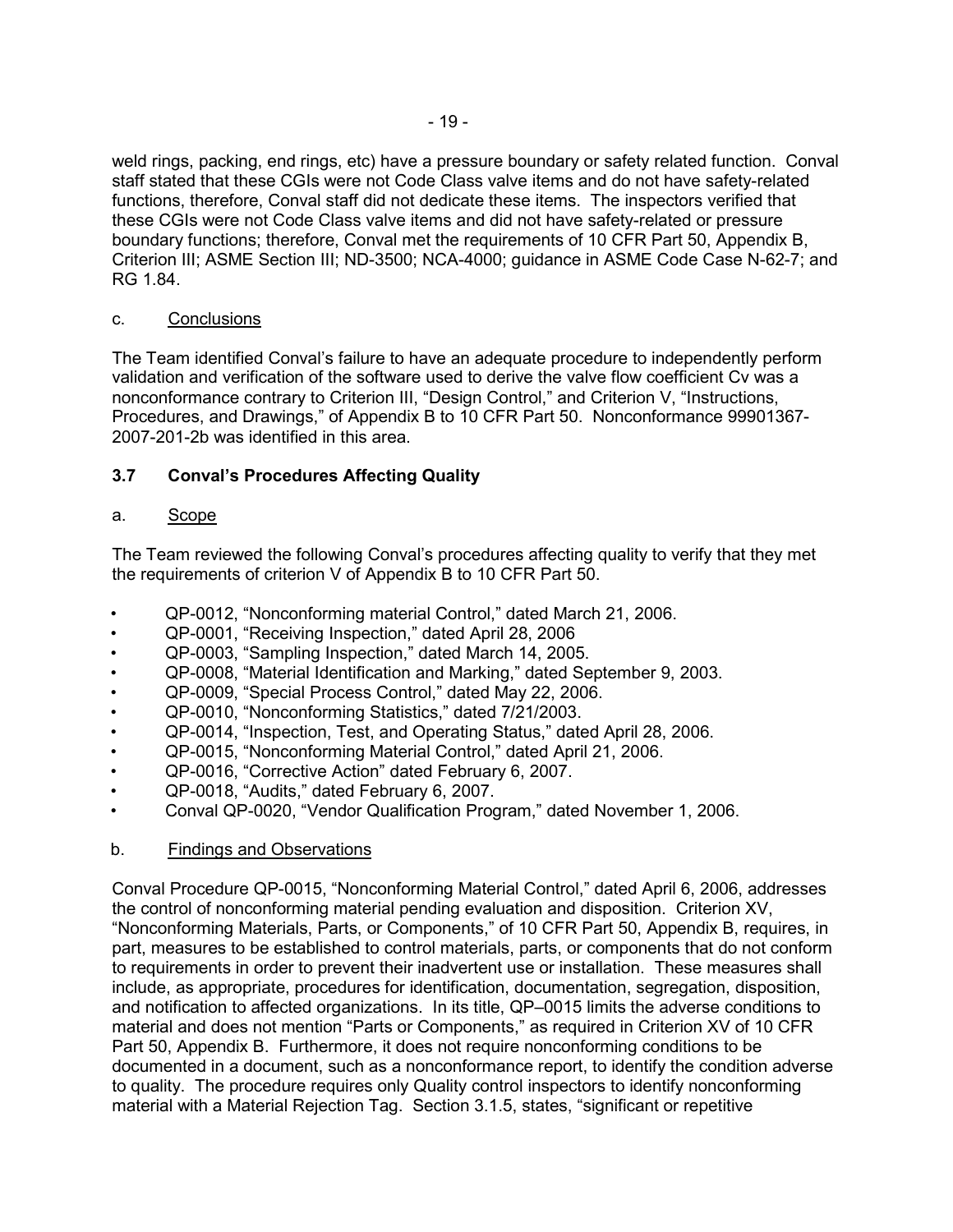discrepancies shall be reported, analyzed, and corrected as described in QCP-16." If discrepancies are only reported and not documented, there are no means for them to be analyzed, trended, and corrected. Furthermore, QP-0015, Section 3.1.1 permits the QA manager to disposition "minor" dimensional nonconforming conditions without generating a rejection tag. The procedure, however, does not provide a definition of what is "minor."

QP-0015, Section 3.2.2, permits the QA manager to authorize use-as-is dispositions where previous Management Review Board (MRB) activities have established a disposition precedent. This section does not impose any limitations on the QA manager. The concern with this practice is that the MRB could have taken details related to a previous specific application into account that may not necessarily apply to the current application. Another concern with this practice is that it could potentially mask a recurring condition or possibly prevent the timely detection of fraudulent material. Conval representatives informed the NRC staff that QCP-0015 will be revised to include "Parts and Components" and, in accordance with Criterion XVI of Appendix B to 10 CFR Part 50, require conditions adverse to quality to be documented when ever they are identified.

The Team informed Conval that QCP-0015 is another example of an inadequate procedure, contrary to Criterion V, XV and XVI of Appendix B to CFR 50, and identified it as Nonconformance 99901367-2007-201-2c.

Conval Procedure QP-0016, "Corrective Action," defines the process used by Conval to ensure that conditions adverse to quality and customer satisfaction are promptly identified and corrected and that the cause of such conditions are identified, rectified, and corrective actions are implemented to prevent recurrence of those conditions.

In section 1.0, "Purpose," of QP-0016, the procedure defines the process Conval uses to promptly identify conditions adverse to quality, and customer satisfaction, and correct them, and then to identify the cause of such conditions and to rectify them. This statement by itself is incorrect. Adverse conditions should be first documented in a document such as a nonconformance report (NCR) or a Corrective Action Report (CAR).

In section 1.1.1 of QP-0016, the procedure lists the conditions adverse to quality. However, the list did not include conditions adverse to quality in the areas of design or receipt inspections. Anyone who identifies an adverse finding must be able to write an NCR, in accordance with the requirement in Paragraph 2.0, "Responsibilities," that specifies that the Quality Assurance Manager is responsible to generate all corrective action requests (CARs) using Form FQ044.

The Team informed Conval representatives that if QCP-0015 is revised, then QCP-0016 will have to be revised to complement QCP-0016. Therefore, QCP is not being identified as an inadequate procedure.

### c. Conclusion

Procedure QCP-0015 is considered inadequate because it does not list all conditions adverse to quality, and is therefore contrary to Criterion V, XV and XVI of 10 CFR 50, Appendix B. This condition, another example of an inadequate procedure, is being identified as nonconformance 99901367/2007-201-2c.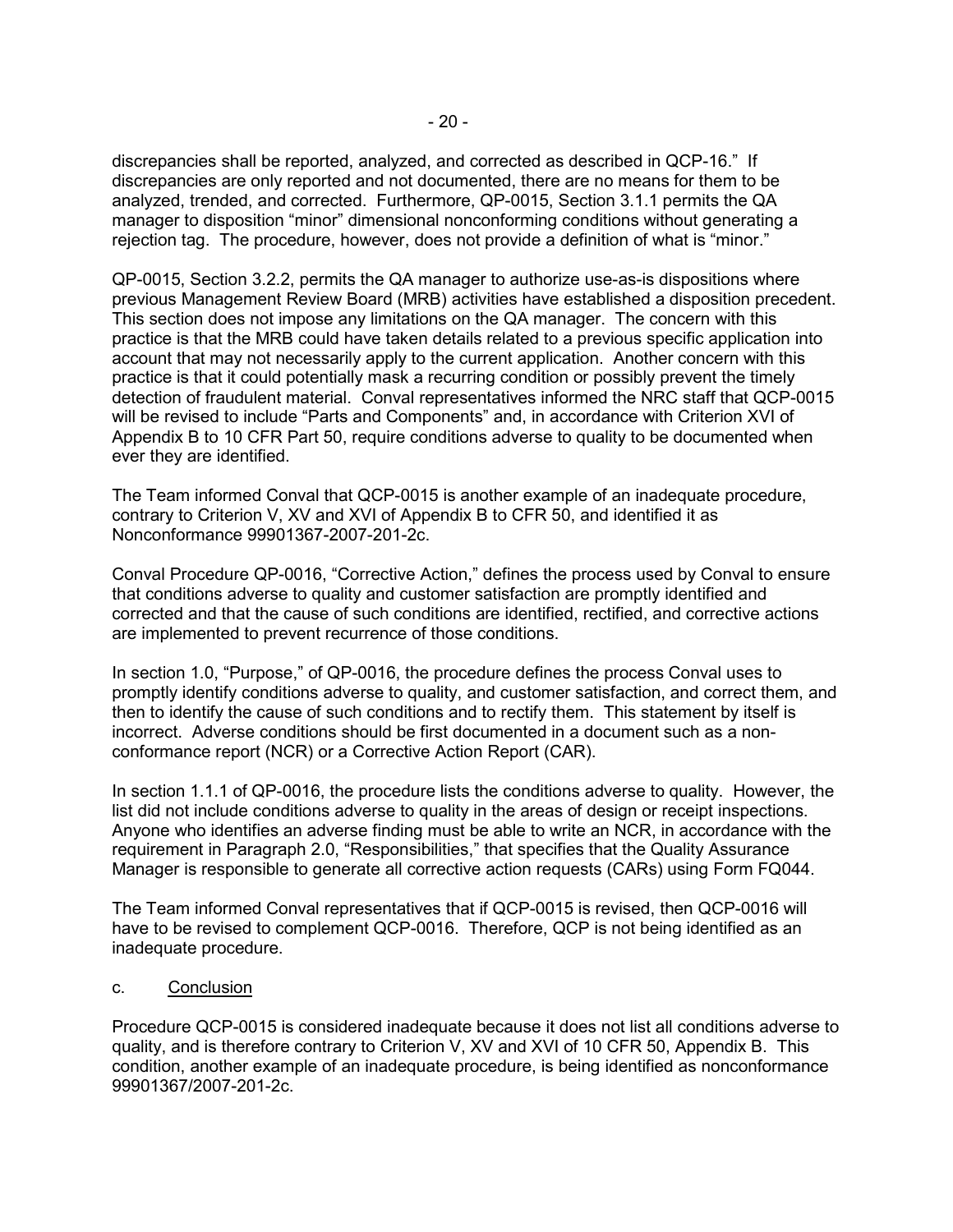# **3.8 Quality Assurance Records**

### a. Scope

Review of quality assurance records provided by Conval for the following POs:

- South Texas Project Nuclear Operating Company (STP NOC)'s PO 8424
- Progress Energy Carolinas, Inc. (PEC's) PO 66 251Q.

### b. Findings and Observations

STP NOC placed Purchase Order (PO) 8424 with Conval, Inc. (Conval) for one globe stop valve, ¾ inch, 1529 lb. LTD, 2485 psi at 680° degrees, Fahrenheit, T-pattern, cobalt free seat and disc, clamp and seal design, Material A/SA 182F316 Model ¾ IN-12 H2J-S316, and meet specification GQA. The PO required Conval to meet the following requirements:

The technical and administrative requirements of ASME B 16-34 wetted parts, including seat and disc to be manufactured with cobalt free material rated for service at 2485 psi at 680° F.

The PO requires Conval to provide the following supporting documents:

- hydrostatic and seat leakage test reports
- nondestructive test reports
- certified drawings, showing bill of material with part #, material, minimum wall thickness center of gravity location
- installation, operation, and maintenance manual

Conval supplied the following documents with the valve to STP NOC:

- Final inspection check list; quality control checklist
- Certified drawing
- Certificate of compliance, certifying that the valve met ANSI B 16-11 and B16:34 manufacturing standards
- Certified Material Reports (CMTRs) for the metals used
- Hydrostatic test results and seat leakage reports

Progress Energy Carolinas, Inc. (PEC), Raleigh, NC placed PO 66 251Q dated 07/01/22/07 for the supply of 4 pieces of stainless steel 3/4 integral bonnet/chamber made of SA 479-XM19H with SA 479-UNS S 21800 (5E Bonnet assembly)/N60 Backseat, N50 Bonnet and required a certificate of conformance (COC), CMTR, and NDE test reports. The PO stated that Conval was required to implement its written quality assurance program as items were subject to 10 CFR Part 21.

Records indicate that Conval supplied PEC with all the required documents including the Weld Procedure Qualification Record (WPQR) 508-2A for electron beam welding which identified the Weld Procedure Specification used, base metals welded, ASME SA 479 - XM194 P No., Group P-8-GR 3 (N50), thickness 113 - 137.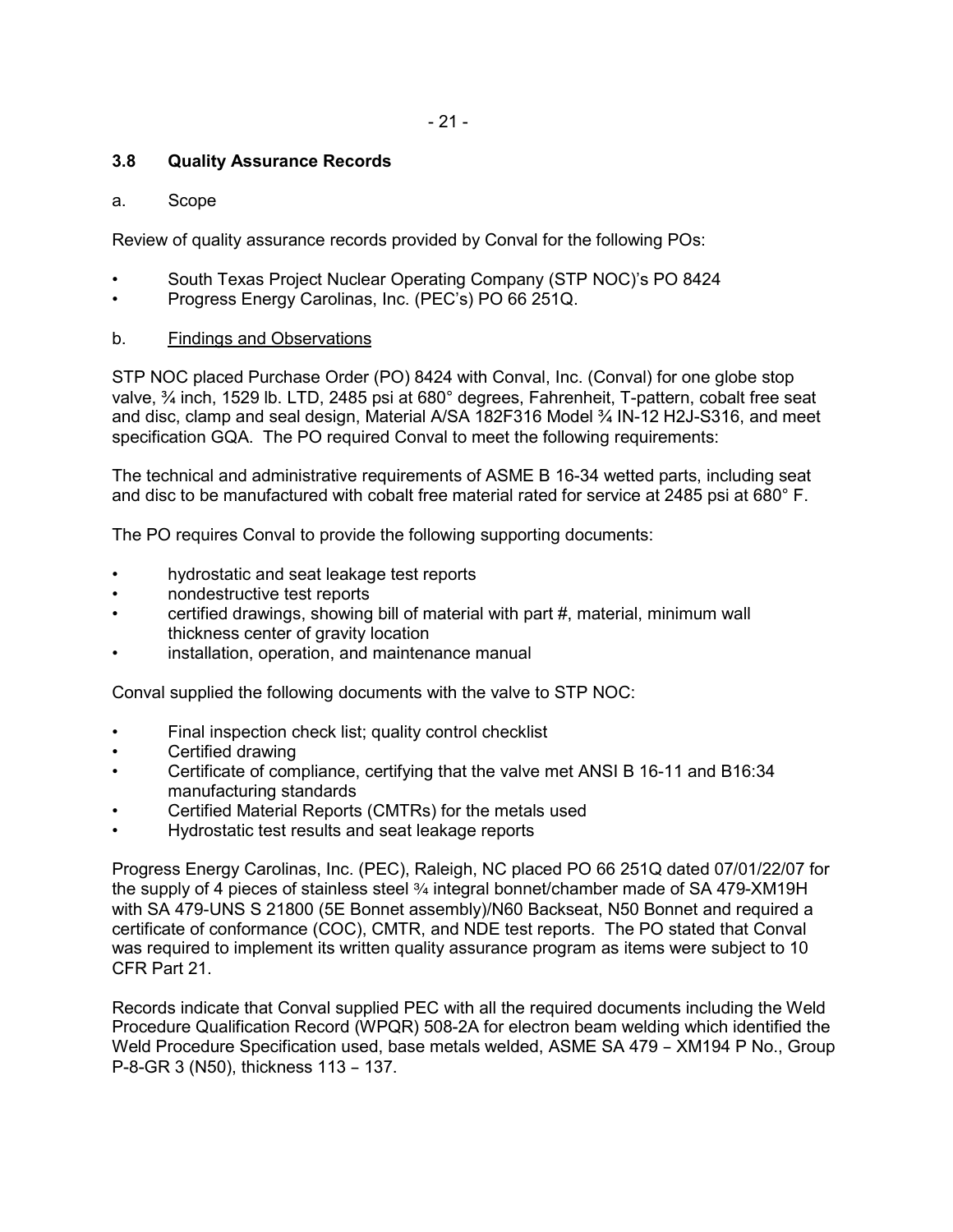WPQR 508-2A was not used because the ASME code does not recognize electron beam welding. Conval used Gas Tungsten Arc Welding (GTAW), WP No. 817 instead of Electron Beam Welding. The PQR was available to indicate that WP5 817 was qualified. SFA-S9ER 316 Type weld wire was used and was certified to meet ASME Section II, Part A, 1995 Edition, with 1996 Addenda. Commercial-grade dedication records showing that the critical characteristics for various components were verified.

Conval supplied the following documents with the 3/4" stainless steel integral bonnet/chamber:

- Hydrostatic Test Report
- Code Reconciliation Report for using ASME Section III Code 2004 edition instead of 1986
- Certificate of compliance stating that the weld was examined using a liquid penetrate examination
- CMTR for NIT 50 material
- c. Conclusion

Conval supplied the documents required by the PO. No adverse finding was identified in this area.

### **3.9 Training And Qualification Of Personnel Control**

### a. Inspection Scope

The Team reviewed the vendor's QA program to verify that programs are implemented for the indoctrination and training of personnel performing activities affecting quality. Qualification records and certifications were reviewed for inspection/test personnel, auditors, calibration, repair personnel, and similar specialists performing activities affecting quality. Qualification records of personnel were reviewed to verify that they are certified in accordance with industry and/or vendor's program requirements.

### b. Observations

The Conval Quality Assurance Program, dated August 4, 1996, Section 19.0, establishes general requirements for personnel training. Measures shall be established to identify training needs and to provide necessary training for all personnel performing activities. Personnel performing certain tasks may require qualification on the basis of education, experience or training. Corporate Procedure (CP) -0290, "Indoctrination & Training," dated October 18, 2006, defines the minimum requirements for the indoctrination and training of personnel performing or managing activities affecting quality.

Quality Procedure QP-0007, "Qualification of Personnel," establishes qualification and certification requirements for: 1) Quality assurance and quality control personnel, 2) Assembly and test department test personnel, and 3) Lead auditors and auditors.

Quality Procedure QP-009, "Special Process Control," establishes qualification requirements for welding personnel. Nondestructive examination (NDE) personnel are qualified and certified in